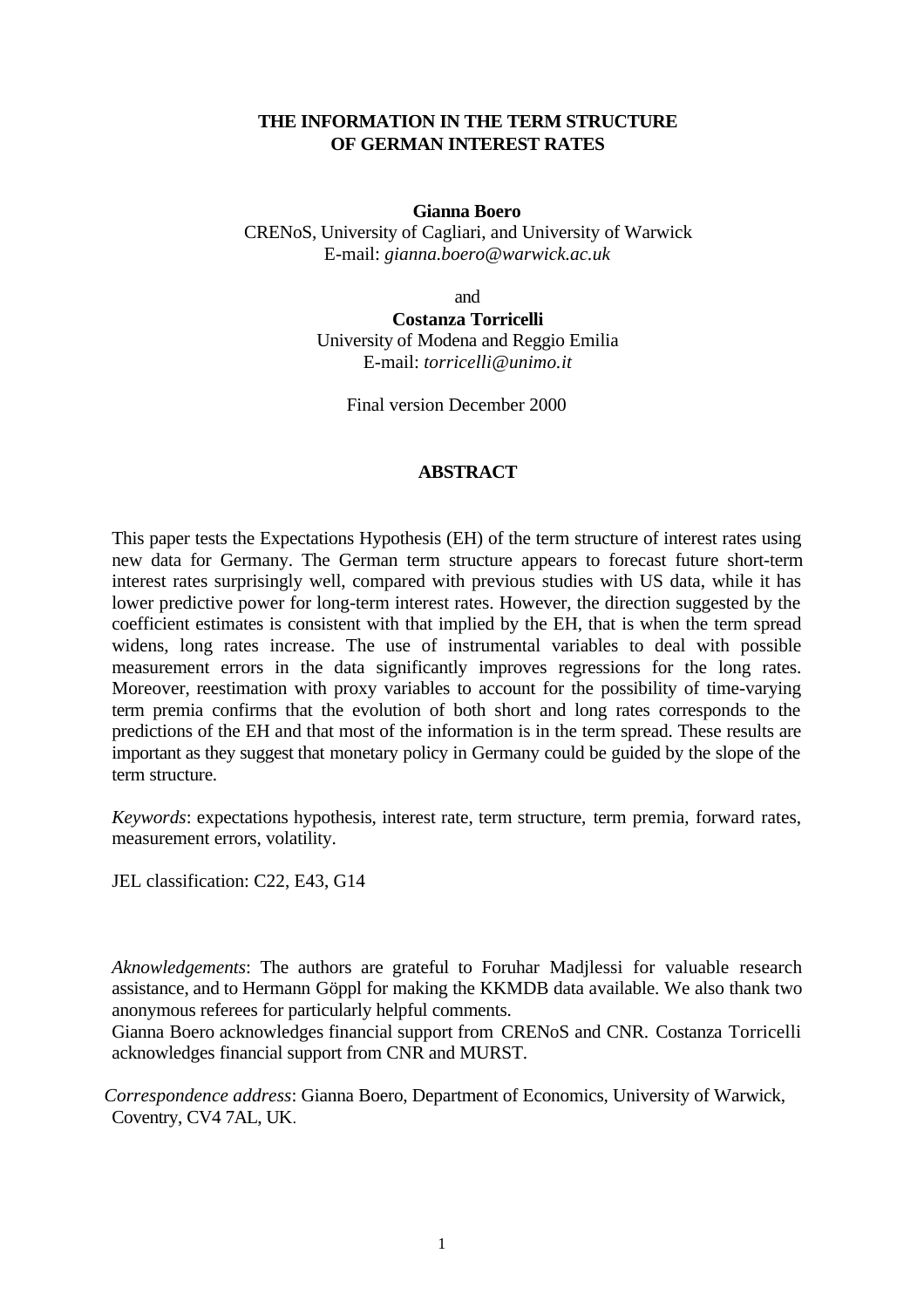## **1. INTRODUCTION**

The information in the term structure of interest rates has been the subject of extensive research using data for the US. The aim of this literature is to examine whether the relationship between interest rates at different maturities, that is, the term structure, helps to predict future movements in interest rates. Many empirical studies have focused on tests of the Expectations Hypothesis (EH) relating long-term interest rates to expected future shortterm rates. The validity of the EH is of interest since it has important implications for economic policy: if the EH is supported by the data, it suggests that monetary policy could be guided by the yield curve. However, the empirical evidence on the EH for the US is by no means conclusive. Typically, the hypothesis has been rejected with data related to the postwar period (see, inter alia, Campbell and Shiller, 1991, Hardouvelis, 1994, Evans and Lewis, 1994, and Rudebusch, 1995) and accepted with data for the period before the founding of the Federal Reserve System (see Mankiw and Miron, 1986). According to Mankiw and Miron, the lack of predictive power of the term spread after the founding of the Federal Reserve has to be attributed to its short rate stabilisation procedure, under which the short rate evolves as a random walk, and interest rate changes become unpredictable. Finally, a recent study by Hsu and Kugler (1997) suggests a revival of the EH with evidence for the period 1987-1995. Hsu and Kugler attributed this finding to changes in the conduct of monetary policy in the US during the most recent period, particularly the introduction in 1988 of the use of the term spread as a policy indicator by the Federal Reserve.

Studies of the EH also differ depending on the methodology and the type of data used. With regard to the methodology, the most direct test of the EH uses standard regressions of changes in interest rates on different measures of the slope of the term structure. In this literature, one can distinguish between regressions which use the *term spread* as a regressor, that is the difference between a long rate and a short rate (see Campbell and Shiller, 1991), and regressions which adopt *the forward-spot spread* (see Fama, 1984, and Fama and Bliss, 1987). Moreover, within the term spread regressions, there are two different specifications: regressions which predict changes in the short rate, and regressions which predict changes in the long rate. Tests based on regressions for the short rate are usually in favour of the EH, while tests based on regressions for the long rate indicate that actual long rates move in the opposite direction from that predicted by the EH.

Another strand of the literature uses the Vector Autoregression (VAR) approach (Shiller, 1979, and Campbell and Shiller, 1987). In these studies, VAR models are specified for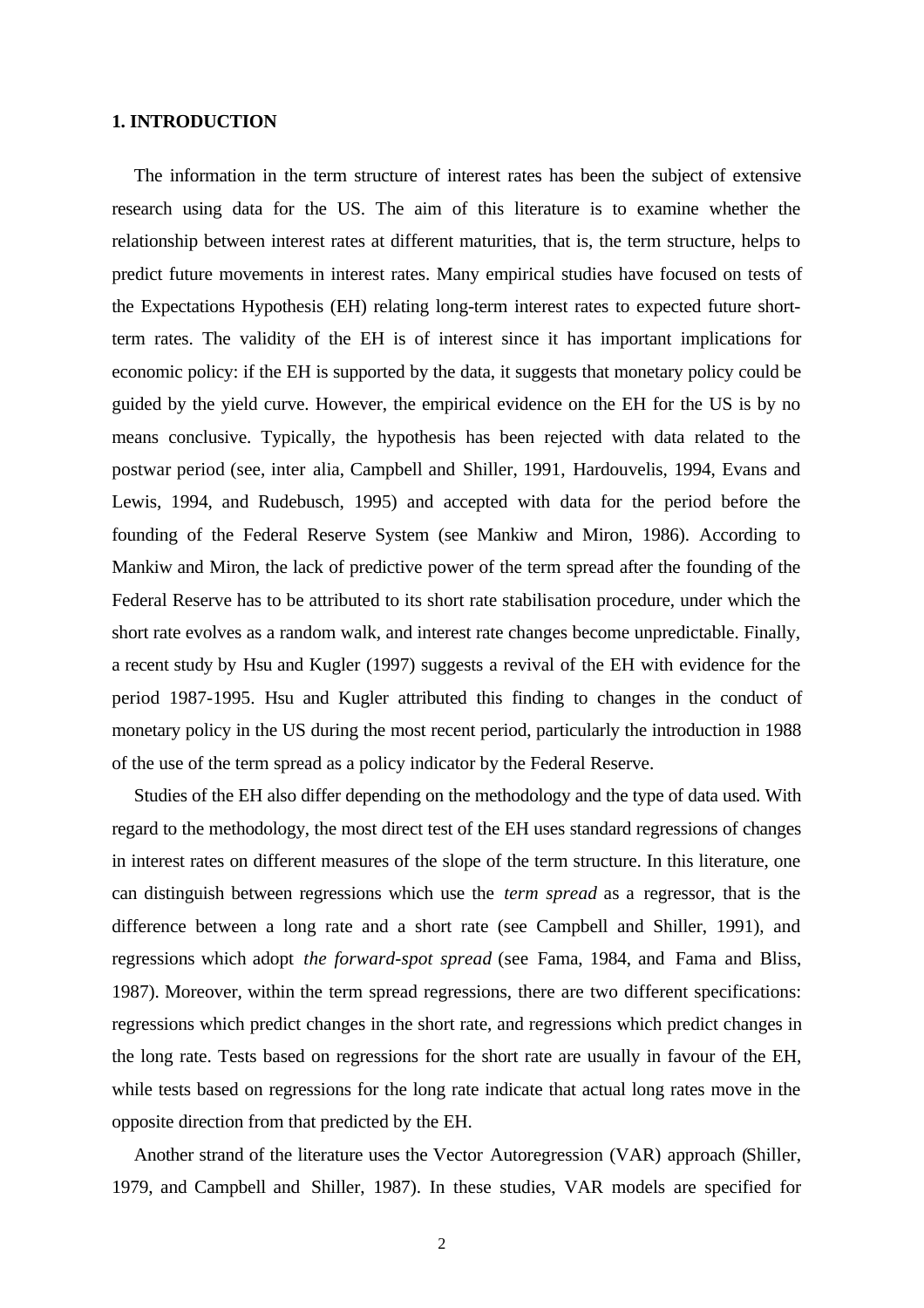changes in the short rate and the term spread, and the estimated coefficients are used to assess the deviation in the behaviour of the actual term structure spread from the 'theoretical' spread under the EH. This approach is based on the result that the EH of the term structure can be expressed in the form of the present value model, and it is therefore strictly valid only when the long rate is a perpetuity or when bonds have very long life (for example, twenty years).

With regard to differences in the type of data used, some studies use *estimated term structures* based on interpolation methods such as McCulloch, 1971, and Chambers, Carleton and Waldman, 1984; other studies use interest rates on bonds of maturities that are actively traded, i.e. treasury bill yields, government bond rates, money market interest rates and Eurorates. Estimated term structures have some potential advantages over other types of data in that they enable one to examine a wider range of maturities and provide more comprehensive results than those obtained with other data. On the other hand, the use of estimated term structure data introduces measurement errors, but this problem can be easily overcome with instrumental variable estimation. Studies which have used estimated term structures for the US are, amongst others, Fama (1984, 1990), Jorion and Mishkin (1991), and Evans and Lewis (1994).

In contrast to the large number of studies for the US, only limited evidence exists for other countries (see, inter alia, Mills, 1991, Hardouvelis, 1994, Engsted, 1996, Gerlach and Smets, 1997 and Jondeau and Ricart, 1999). Although these studies are in general more favourable to the EH, results vary, to some extent, according to the regression specification adopted and the type of data used. Moreover, there is a clear suggestion in support of the argument by Mankiw and Miron (1986) that the predictive power of the slope of the term structure is stronger under monetary targeting (or during periods with relative volatile interest rates) than under interest rate targeting (or periods with relative smooth interest rates). For example, the study by Engsted (1996) provides results for the Danish market that are much more supportive of the EH in a period when the Danish monetary authorities shifted from a policy of interest rate stabilisation, and interest rates became more volatile. Thus, it is important to ascertain whether assessments in favour or against the EH can be replicated over independent data sets and different economies.

This paper contributes to the existing evidence on the EH in two ways. First, we present evidence for Germany based on new data derived from estimated term structures. Only few studies have analysed the EH using data for Germany, and none has used data obtained from estimated term structures (for example, the studies by Gerlach and Smets, 1997 and Jondeau and Ricart, 1999 are based on Euro-rates). The use of estimated term structures, which is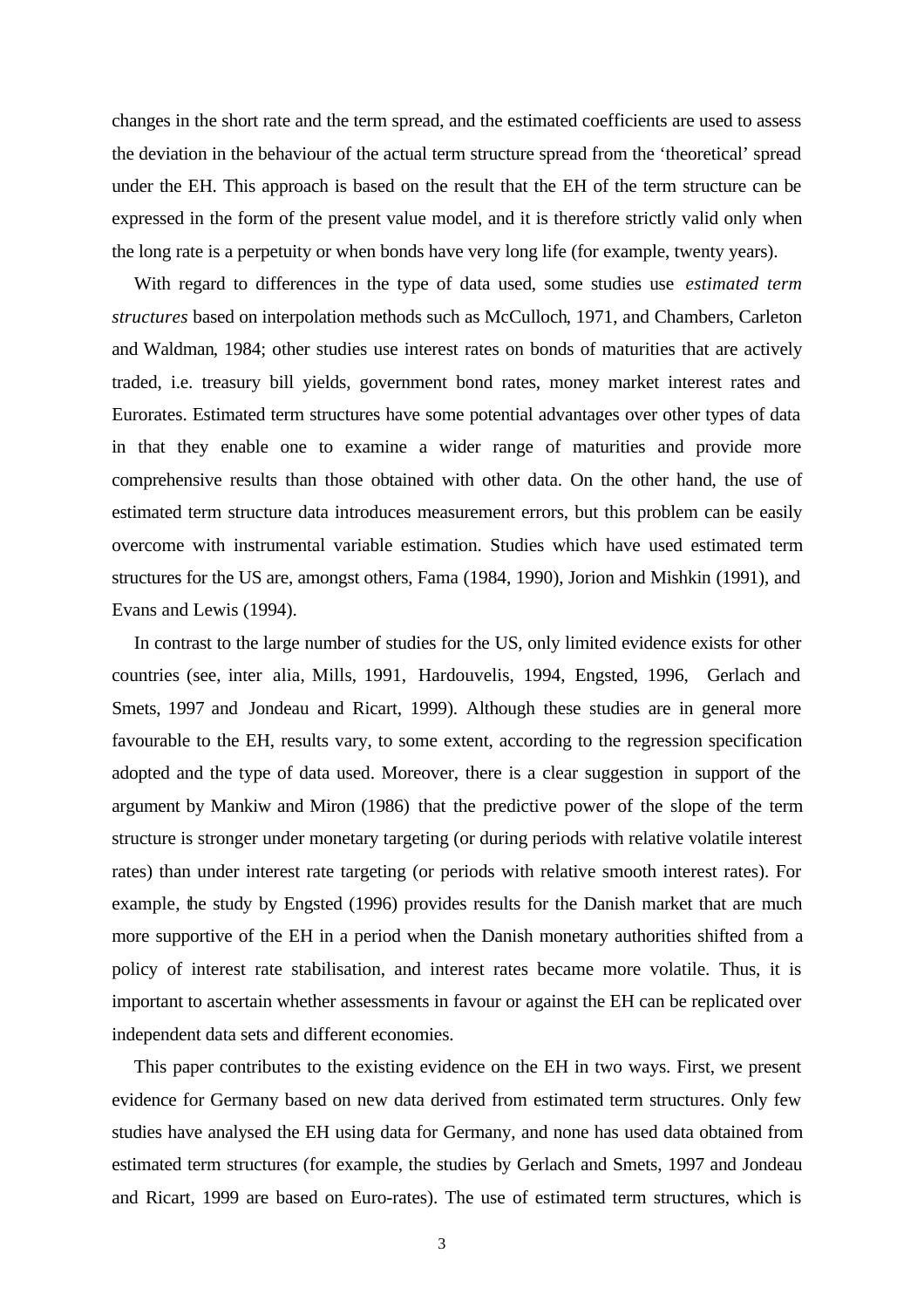more common in applications for the US, permits us to present results for a finer maturity grid compared to studies based on different data sets, and to ascertain whether previous findings can be replicated over independent data sets. As a second contribution, we report results for both the long and short-term interest rates, while previous studies for Germany have concentrated mainly on the predictability of the short rates. So our study fills a gap in the empirical literature concerning the long-rate predictions in interest-rate spreads for Germany. The data used in the empirical analysis cover the period 1983-1994, and have a monthly frequency. The period is approximately the same as that used in previous studies for Germany, and this enables a more direct comparison with the results in those studies. The procedure adopted to estimate the term structure is based on the interpolation method suggested by Chambers, Carleton and Waldman (1984). We have applied this approach to German Government bond data provided by the Karlsruher Kapitalmarkt Datenbank  $(KKMDB)^1$ . During the whole period under investigation the Bundesbank has pursued a monetary targeting (rather than interest rate smoothing) policy. Hence, according to the Mankiw and Miron (1986) argument, we would expect to find support for the EH in the German data. The EH is tested in this paper by employing standard regressions, and using both the term spread and forward-spot spread approaches. The VAR methodology is not appropriate in our context because the data span a relatively short time period, and the long rates are not of infinite life.

Our results reinforce the finding documented in Gerlach and Smets (1997) regarding the predictability of the short-term interest rates. Specifically, our data offer further support for the information content of the term structure in regressions which 'predict' shorter-term interest rates, and the results are broadly consistent with the EH in terms of the coefficient value of the spread. On the other hand, the term spread does not have much predictive power for long-term interest rate movements, although the sign of the coefficient estimates on the term spread is in most cases consistent with the EH; that is, when the term spread increases, long rates increase. This latter result contrasts with previous evidence for the US suggesting that the spread does not even predict the right direction for the long rate movements (see, for example, Evans and Lewis, 1994, and Hardouvelis, 1994).

Results for the long rate regressions improve when we use instrumental variables to correct for possible measurement errors in the data. We also attempt to evaluate the effects of a time varying term premium in tests of the EH. This analysis is conducted by estimating extended regressions which include alternative proxies based on different measures of interest rate volatility. We find that, in general, the volatility terms do not have predictive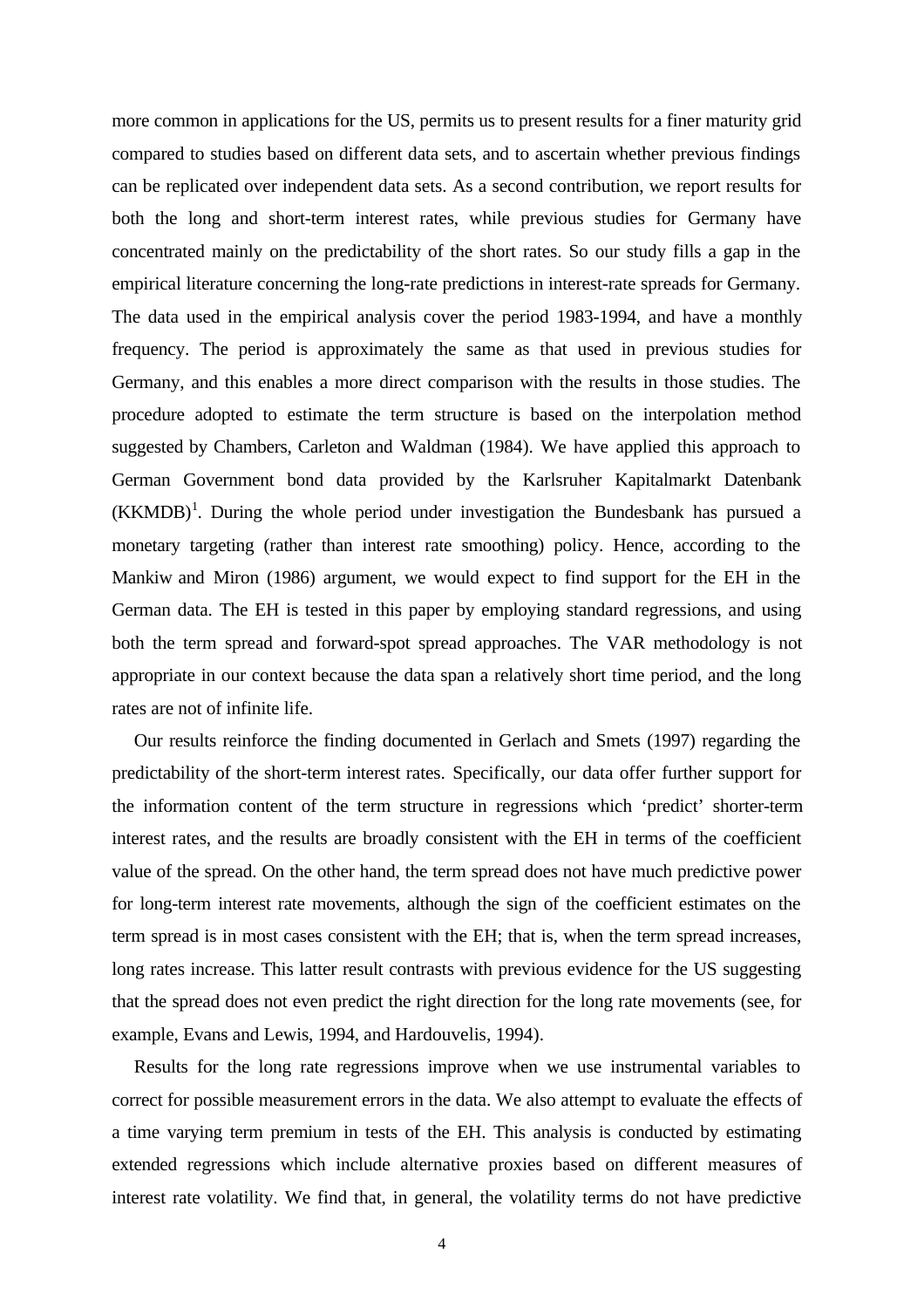power, confirming that most of the information in the term structure for movements in interest rates is contained in the term spread, and that both long rates and short rates move in the direction consistent with the predictions of the EH.

The rest of the paper is organised as follows. In Section 2, we explain the theory of the EH of the term structure and describe different types of models used in tests of the EH. In Section 3, we perform tests of these models and consider the possible effects of measurement errors, ignoring the term premium. In Section 4, we describe the characteristics of time-varying term premia within stochastic models of the term structure and re-estimate the standard regressions by including different proxies for the riskless rate volatility (the term premium) in the information set. Section 5 closes the paper with conclusions and further remarks.

#### **2. THE THEORETICAL FRAMEWORK**

A great deal of empirical research on the term structure of interest rates has focused upon the EH, relating long-term interest rates to actual and expected future short rates. According to the most common version of the EH, a longer-term interest rate is a simple average of the current and expected future short-term interest rate plus a constant term premium. In the case of an *n*-period rate,  $R^n$ , and a sequence of one-period short rates, r, in linearised form the EH can be stated as follows:

$$
R_t^n = (1/n) \left[ r_t + \sum_{i=1}^{n-1} E_t r_{t+i} \right] + \pi(n)
$$
 (1)

where  $p(n)$  is a constant term premium on the longer rate, and  $E_t$  is the rational expectations operator conditional on information at time t.

The EH can also be expressed in terms of the relationship between  $R<sup>n</sup>$  and any *m*-period rate  $R^m$ , for which  $k=n/m$  is an integer:

$$
R_t^n = (1 / k) \sum_{i=0}^{k-1} E_t R_{t+im}^m + p(n, m)
$$
 (1a)

where  $p(n,m)$  is the term premium between the *n* and *m* period rates.

This relationship implies that an upward-sloping term structure curve predicts an increase in short rates and subsequently in long rates, and viceversa. The literature has investigated the *information* in the term structure of interest rates using different spreads as measures of the term structure and using substantially different data.

In the present paper, we use two approaches: the spread between a long rate and a short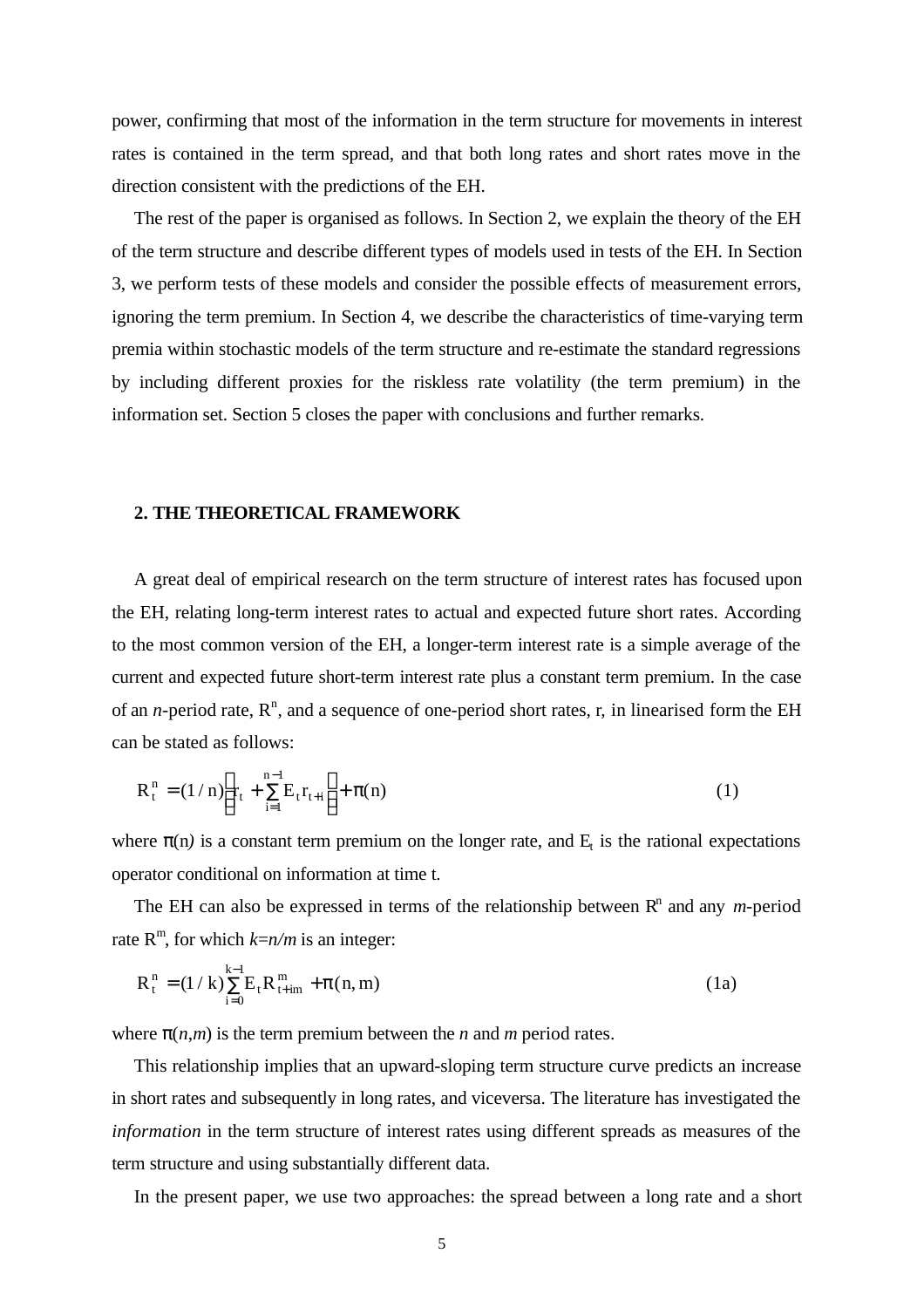rate as a predictor of future changes in the short rate and in the long interest rate, and the forward-spot differential to predict future changes in the short rate.

## **2.1 The long-short yield spread approach**

After some rearrangements, equation (1a) can be shown to have testable implications regarding the predictive power of the spread  $(R^n_t-R^n_t)$  for future interest rates: the spread should predict (a weighted average of) changes in the *short* rate over the *n-m*-period horizon, and the change in the *n*-period rate over the *m*-period horizon. These implications can be tested by using the following regressions :

$$
\sum_{i=1}^{(n/m)-1} (1 - (im/n)) \Delta^m R_{t+im}^m = a + b(R_t^n - R_t^m) + e_{t+n-m}
$$
 (2)

with n/m an integer, and  $\Delta^m$ t+im m  $t + im$ m  $R_{t+im}^{m} = R_{t+im}^{m} - R_{t+im-m}^{m}$ and

$$
R_{t+m}^{(n-m)} - R_t^n = a + b \left( \frac{m}{(n-m)} \right) (R_t^n - R_t^m) + e_{t+m}
$$
 (3)

In these equations  $\varepsilon_{t+n-m}$  and  $\varepsilon_{t+m}$  are forecast errors which under Rational Expectations are orthogonal to information at time t, and therefore uncorrelated with the spread. Hence, assuming no measurement errors, OLS will give consistent estimates. The errors in (2) will follow a moving average process of order *n-m-1* if the difference between *n* and *m* is larger than the data frequency (monthly in our case). The errors in (3) will follow a moving average process of order *m-1* if *m* is larger than the data frequency. So, standard errors are usually calculated with the Newey-West (1987) or Hansen and Hodrick (1980) corrections. Since these corrections become less reliable when the degree of overlap is large, most of the results in this paper are presented for regressions with *n* up to 18 months. Tests of the predictive content of the spread imply testing for the significance of  $\beta$  (that is  $\beta=0$ ), while tests of the EH with Rational Expectations and constant term premium imply testing for  $\beta=1$ .

## **2.2 The forward-spot yield spread approach**

Similar tests can be conducted using the forward-spot yield spread approach which is based on the version of the EH stating that forward rates are (unbiased ) predictors of future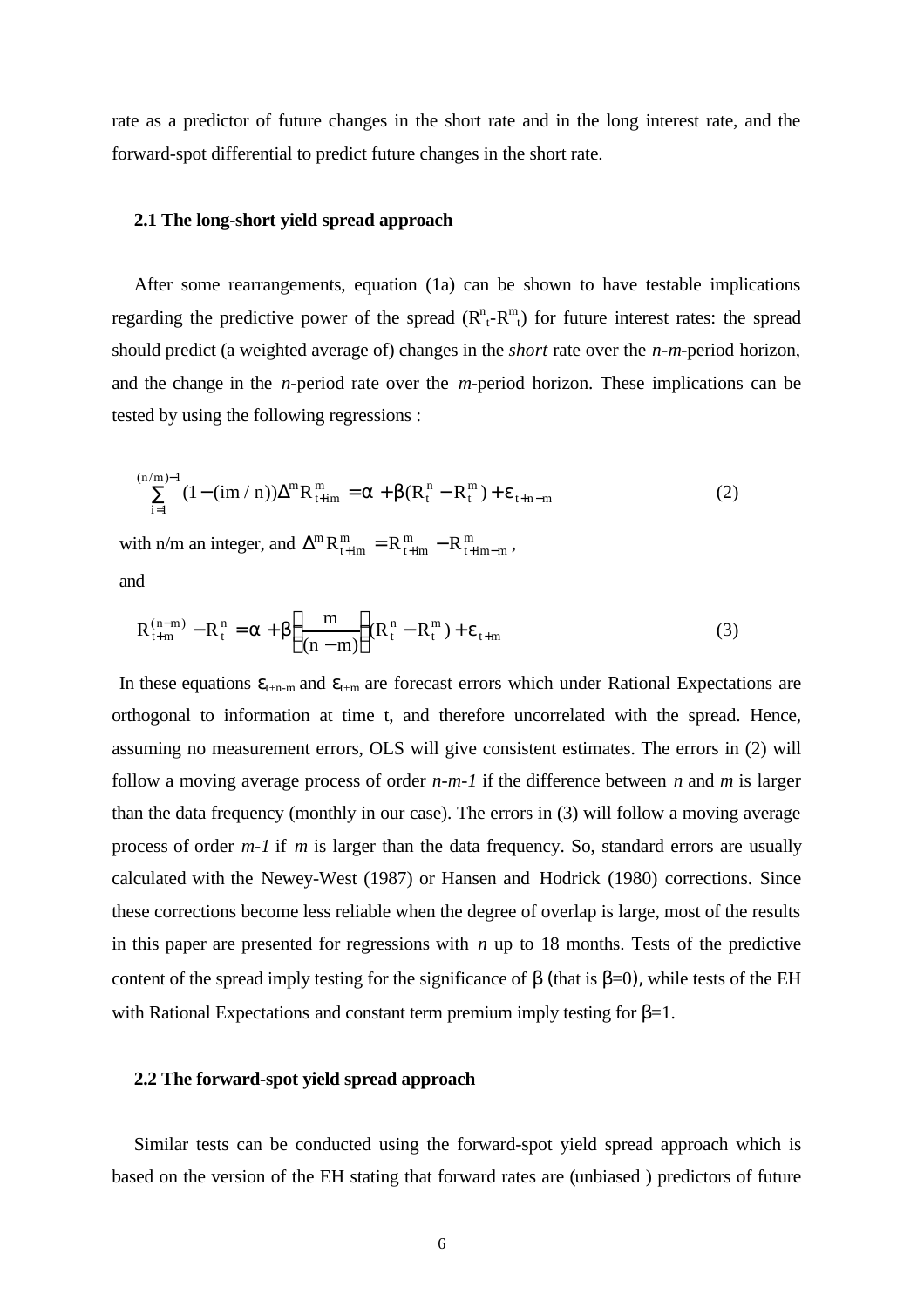short rates. The corresponding regression model for these tests takes the following form:

$$
r_{t+n-1} - r_t = a + b(F_t(n-1,n) - r_t) + e_{t+n-1}
$$
\n(4)

where  $r_t$  is the *one*-period rate and  $F_t(n-1,n)$  denotes the *one*-period forward rate, i.e. the rate at trade date t for a loan between periods t+n-1 and t+n.  $\varepsilon$ <sub>t+n-1</sub> is the expectational error orthogonal to the information available at time t. Equation (4) states that the forward-spot yield spread  $F_t(n-1,n)$ -r<sub>t</sub> is an unbiased predictor of the expected change in interest rates over the *n*-1 horizon. Hence, assuming a time-invariant term premium, the EH implies  $\beta = 1$ .

#### **2.3 Previous evidence**

Most previous evidence relates to US data. Evidence based on equation (2) is well summarised in Dotsey and Otrok (1995) and Rudebusch (1995): while short or medium term spreads have very little or no predictive information for future changes in the short or medium rates, long term spreads show some predictive content for movements in future short interest rates. Evans and Lewis (1994) comment on evidence for the US based on equation (3) and conclude that the spread does not even predict the right direction of the long rates movements, obtaining negative β coefficients. Finally, evidence on tests using forward rates, based on equation (4), is consistent with the results for the US summarised above for equation (2), namely that the EH performs poorly at the short end of the maturity spectrum, but improves at longer maturities (see, *inter alia*, Fama and Bliss, 1987, and Mishkin, 1988).

Only few studies have analysed the EH using data for Germany, and none has used data obtained from estimated term structures. Gerlach and Smets (1997) present some results in favour of the EH for Germany, using 1, 3, 6 and 12-month Euro-rates, for the period 1972- 1993, focusing only on regressions based on equation (2). Jondeau and Ricart (1999) find less empirical support for the EH than Gerlach and Smets, using Euro-rates on a different sample (1975-1997). Hardouvelis (1994) presents evidence based on equations (2) and (3) for the countries which belong to the Group of Seven (G7), using data on a 3-month and a 10 year government yield. Estimates of equation (2) for Germany, for the period 1968-1992, show that the evolution of future short rates corresponds closely to the predictions of the EH. By contrast, OLS estimation of equation (3) shows movements of the long rate in the opposite direction to that implied by the EH, however, the negative regression sign is reversed with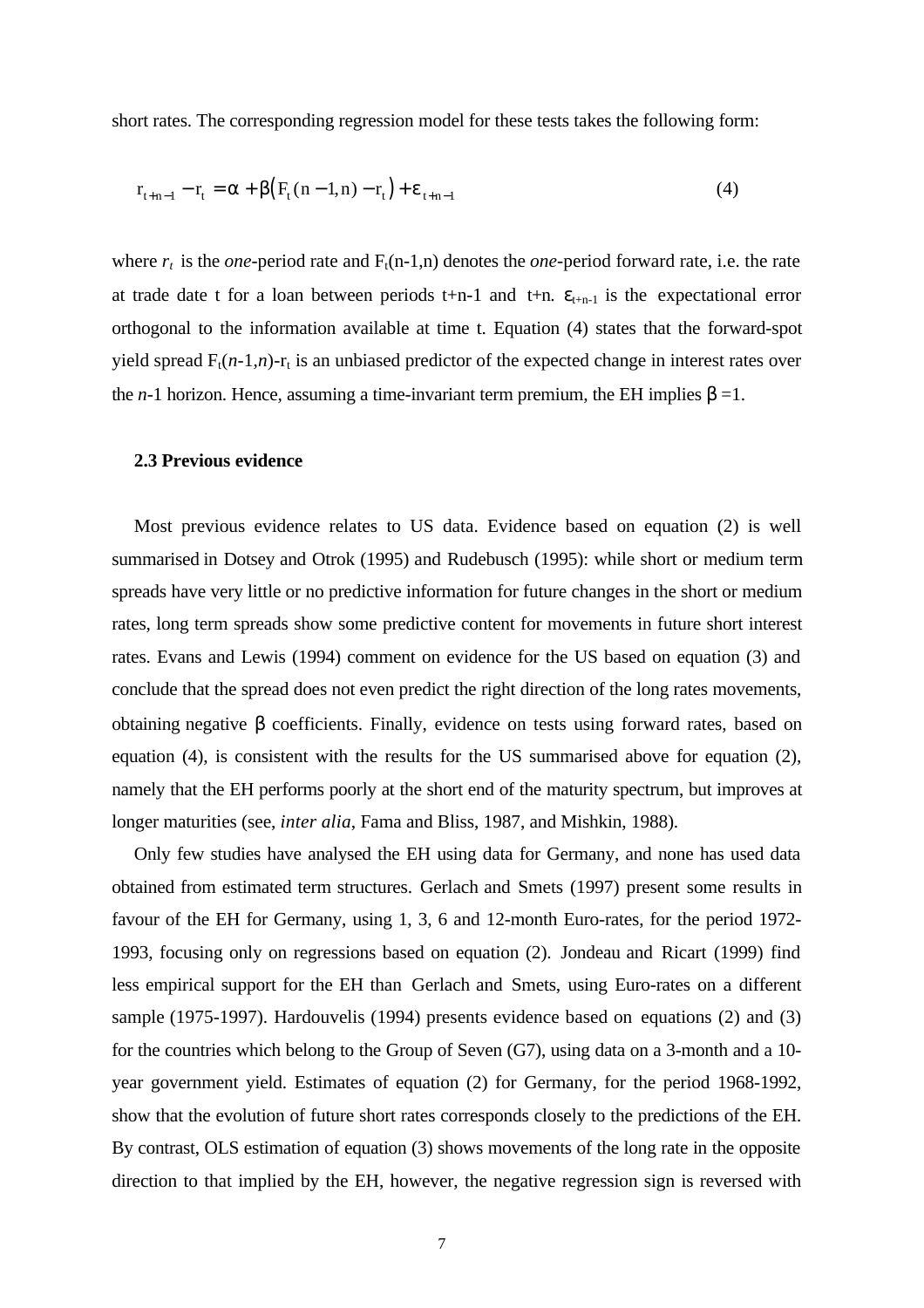the use of instrumental variables. The discrepancy between the behaviour of long and short rates is manifested primarily in the US (Hardouvelis, p. 258).

In the next section, we start the empirical analysis with the implementation of standard tests of the EH. As the data are derived from the estimation of the term structure, approximation errors can have an effect on the OLS estimates. We explore this possibility by using an instrumental variables approach in the estimation of the regressions used for the tests and compare the results with the OLS estimates.

Next we extend the standard framework of equations (2)-(4) by including different proxies for time varying term premia in the information set.

#### **3. EMPIRICAL REGULARITIES AND ECONOMETRIC RESULTS**

#### **3.1 Empirical regularities in the data**

The empirical results of this study are based on time series drawn from estimated term structure curves using the Chambers, Carleton and Waldman (1984) approach, as explained in Boero, Madjlessi and Torricelli (1995). The data are monthly annualised rates, refer to the 15th of each month, and cover the period from December 1983 to December 1994. Figure 1 reports the interest rates both against time and against time to maturity. Panel (a) shows the time period from November 1983 to June 1989, and Panel (b) covers the time period from July 1989 to December 1994. From the Figure, it is evident that there have been parallel shifts over time in the term structure of interest rates, but we can also see that the term structure has been at times upward sloping, and at times downward sloping.

#### [FIGURE 1]

In Figure 2 we show the evolution of the annualised rates with maturity 1, 3, 9 and 18-months, for the period 83.12 to 94.12; in Table 1 we report their summary statistics. The interest rates move mostly in the same direction, as do those at intermediate maturities, not shown in the figure. All interest rates have approximately the same minimum, around 1988, ranging from 3.37% for the 1-month rate to 3.67% for the 18-months rate, while the maximum, exhibited in response to the inflationary pressures created by the German unification of 1990, decreases with maturity (9.98% for the 1-month rate, 8.83% for the 18-months rate). The term structure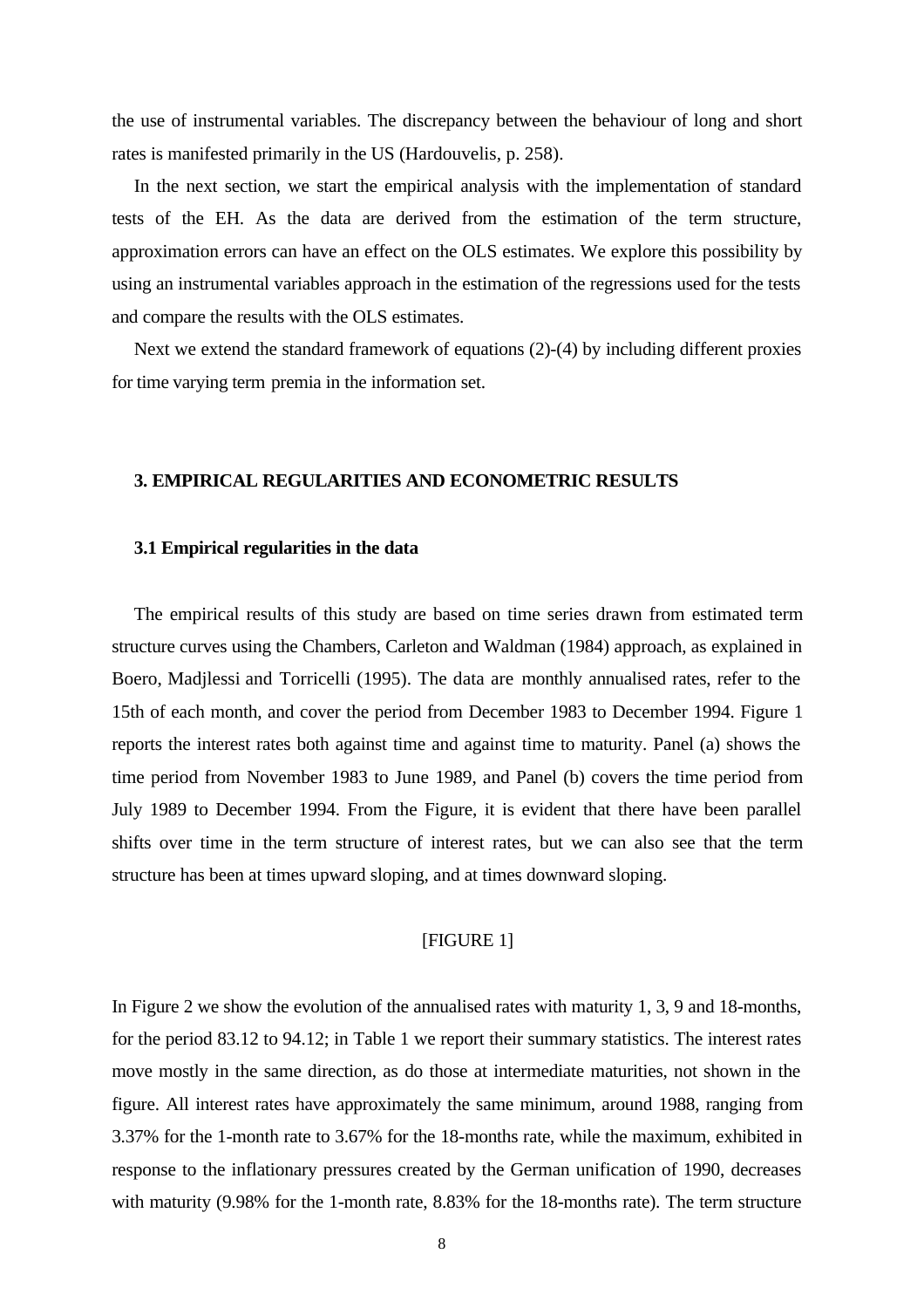is upward sloping for most of the period up to 1990, and is inverted for most of the period from 1990 onwards.

#### [FIGURE 2]

## [TABLE 1]

An important issue to be addressed is that of the time series properties of the variables which appear in equations (2)-(4). Estimation of these equations requires that the variables are stationary. Unit root tests to determine the order of integration of the variables were performed. The test statistics, not reported for reasons of space, suggest that all interest rate changes and all spreads used in the regressions below are stationary, which implies that the inference presented below, using the t- and F-distributions, is valid. Furthermore, it is important to note that during the whole period under investigation, the monetary policy followed by the Bundesbank has been officially monetary targeting, so our regression estimates are free from structural breaks caused by regime shifts.

Before turning to the regressions results, it is useful to inspect Figure 3, where we report a selection of scatter plots of the dependent variables in equations (2)-(4) against the relevant spreads. Panel (a) shows the cases of n,m=6,1 and n,m=9,3 for regressions based on equation (2); Panel (b) considers the cases of n,m=3,1 and n,m=6,3 for regressions based on equation (3); finally, Panel (c) plots the change in the *one*-month interest rate against the forward-spot spread for the cases of  $n=3$  and  $n=6$ , as formulated in equation (4).

The EH with a constant term premium implies that the observations should scatter around a line with unit slope. Inspection of Figure 3 suggests that while it is realistic to expect a slope close to unity for most regressions relating the change in the short-term interest rate to the term spread (equation 2) and to the forward-spot spread (equation 4), there is less visual evidence a fitted line would have a unit slope for regressions relating the change in the longterm rate to the term spread (equation 3). For these regressions, in fact, the scatter plots suggest a very low  $R^2$ . However,  $R^2$ s from these regressions are typically low, so most work on the EH concentrates on statistical testing rather than informal evaluation of the 'fit' of the models.

## [FIGURE 3]

#### **3.2 Standard regression tests: OLS results**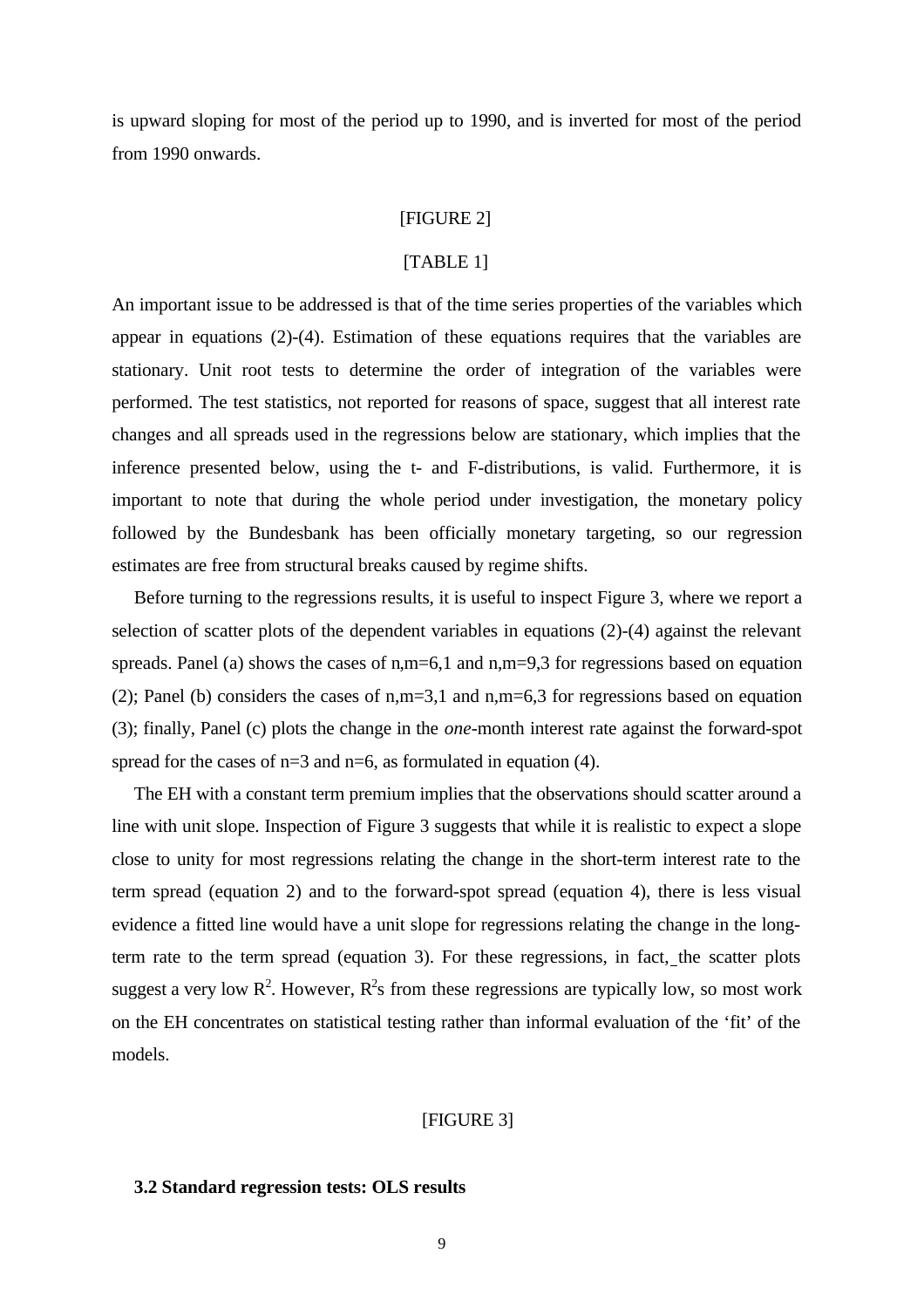The results from OLS estimation are reported in Panels A of Tables 2, 3 and 4. The sample period used for each regression is the longest possible using data from 1983:12 through 1994:12.

Regressions based on equation (2) are shown in Table 2 for different pairs of maturities *n* and *m*. Due to overlapping data, the equations are estimated with OLS with corrections based on Newey-West (1987) for a moving average of order *n-m-1*, and for conditional heteroscedasticity. The corrected standard errors are reported in parentheses below the coefficient estimates of β, in square brackets are the Wald tests for the expectations hypothesis β=1. Our results complements previous findings for Germany, and give further evidence of the ability of the German term structure to predict future short rates. Unlike similar regressions for the US, the results given in Table 2 indicate that the coefficient of the spread is significantly different from zero at the 1% level in all cases<sup>2</sup>. Moreover, the  $R^2$ values are much higher than those reported in earlier studies for the US, indicating that the slope of the term structure has higher information content for predicting future short rates in Germany than in the US. Furthermore, the estimates of  $\beta$  are close to the theoretical value of 1 for almost any two pairs of maturities *n* and *m*, according to the predictions of the EH, although there are cases where the EH is rejected in a strict statistical sense. For example, in regressions with spread 6-1 and 6-3 the hypothesis is rejected at the 1% level, and in the regression with spread 9-1 at the 10% level. Finally, the regressions show higher information content (higher  $R^2$ ) and increasing support for the EH when longer horizons are considered. This result is in line with the evidence for the US in Fama (1984, 1990) and Fama and Bliss (1987) and suggests that it is easier to predict changes in short rates over longer horizons.

## [TABLE 2]

Regressions for the long rate have been the focus of attention of many studies attempting to explain failures of the EH. In fact, while the EH implies that the slope coefficient should be equal to one, most of the empirical literature, using data for the US, has reported very low values for the  $\mathbb{R}^2$ , and estimated coefficients below unity, becoming negative as yields of longer-term bonds are used to form the dependent variable and the term spread. This socalled 'sign puzzle' or 'predictability smirk' has been documented for the US by Campbell and Shiller (1991) and more recently by Roberds and Whiteman (1999). Negative values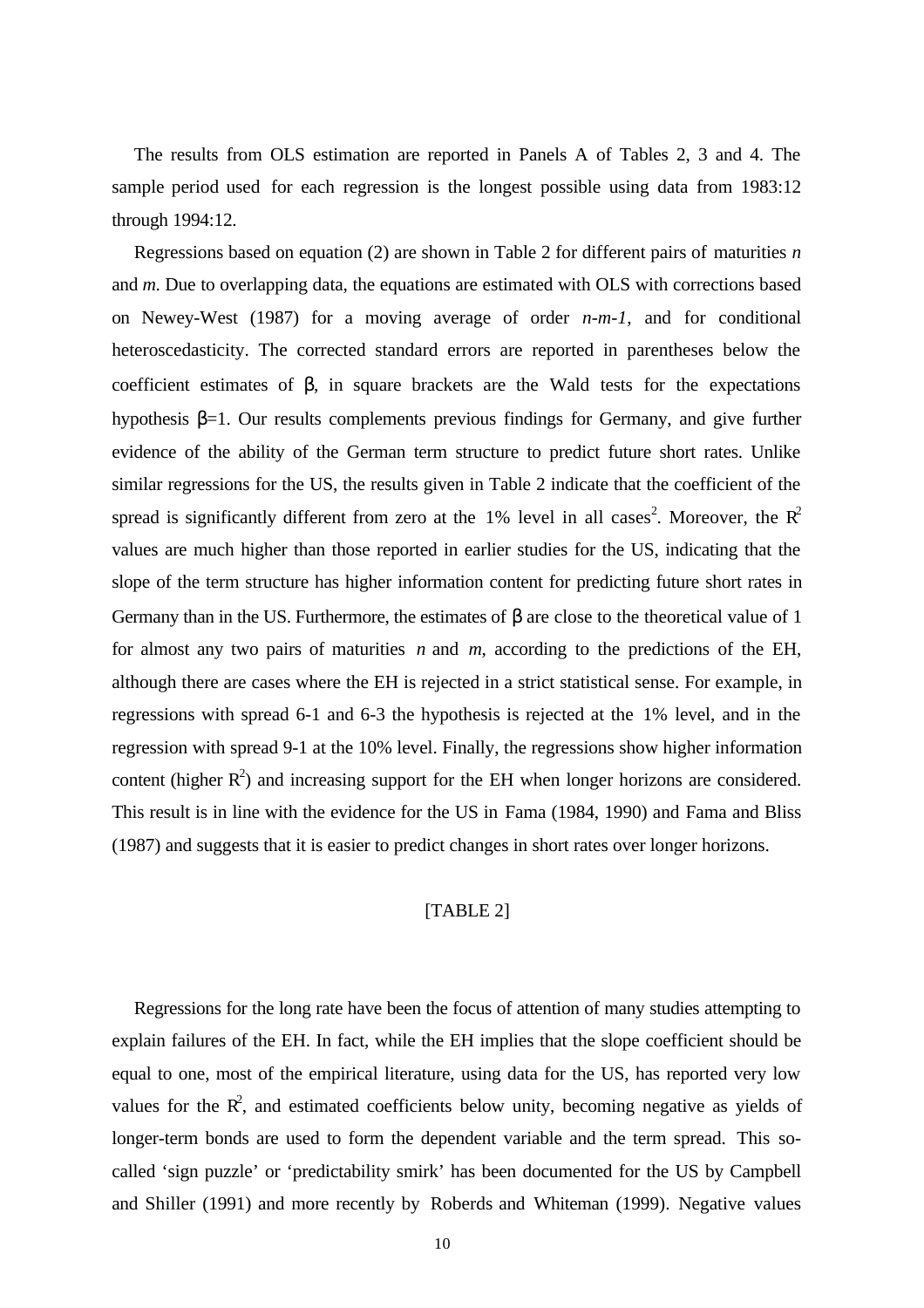indicate that long rates move in the opposite direction to that implied by the theory. There is only limited evidence for Germany regarding the relation between the spread and the future evolution of long rates. For example, Hardouvelis (1994) in his study for the G7 countries, focusing on the behaviour of a 10-year government yield and a 3-month yield during the period 1968-1992, finds that the long rate move in the opposite direction to that implied by the EH. However, this movement is apparently due to a white noise error that does not affect the information in the term structure and the use of instrumental variables reverses the negative regression sign (Hardouvelis, p. 258).

Table 3 reports our estimates of the slope coefficients based on equation (3). The results show that for nearly all pairs of maturities the coefficient estimates of the spread are consistently positive, although not always significantly so. Thus, to the extent that the term spread predicts changes in the long rates, it does so in the direction implied by the EH. Moreover, it is interesting to note that while for large *n* and small *m* the estimated coefficient is significantly smaller than one (first row of the table), its value approaches one as *m* increases*.* This result again suggests that it is easier to predict changes in interest rates over longer horizons.<sup>3</sup> In general,  $\mathbb{R}^2$  values for these regressions are all very low, as already suggested by visual inspection of the scatter plots in Figure 3, and Wald tests for the EH that the spread coefficient is equal to one show rejections in a strict statistical sense. These results are quite similar to previous evidence in the term structure literature, indicating that the spread between the long and short term interest rates has poor predictive content for changes in the longer rate. On the other hand, an interesting finding is the positive sign for the coefficient of the spread obtained in most regressions, suggesting that long-term rates move in the direction predicted by the EH. In a recent study Roberds and Whiteman (1999) show that for the US the puzzle with the long-rate predictions becomes particularly striking for maturities beyond 24 months. The results in the first row of Table 3 seem to suggest that the one-month forecasts of interest rates with maturity *n-1* become increasingly puzzling with rising *n*. In order to see whether some sort of 'predictability smirk' for the long rate also applies to Germany, we have extended the analysis to consider regressions with maturities *m*=1, and *n*=24 and 36 months. The estimated coefficients were not statistically significant, confirming the overall picture already outlined in Table 3. However, the coefficient values were increasingly positive (0.29 and 0.75, for  $n=24$  and  $n=36$ , respectively) therefore suggesting that a 'smile' rather than a 'smirk' seems more appropriate to describe the predictability of the long-term rates in Germany.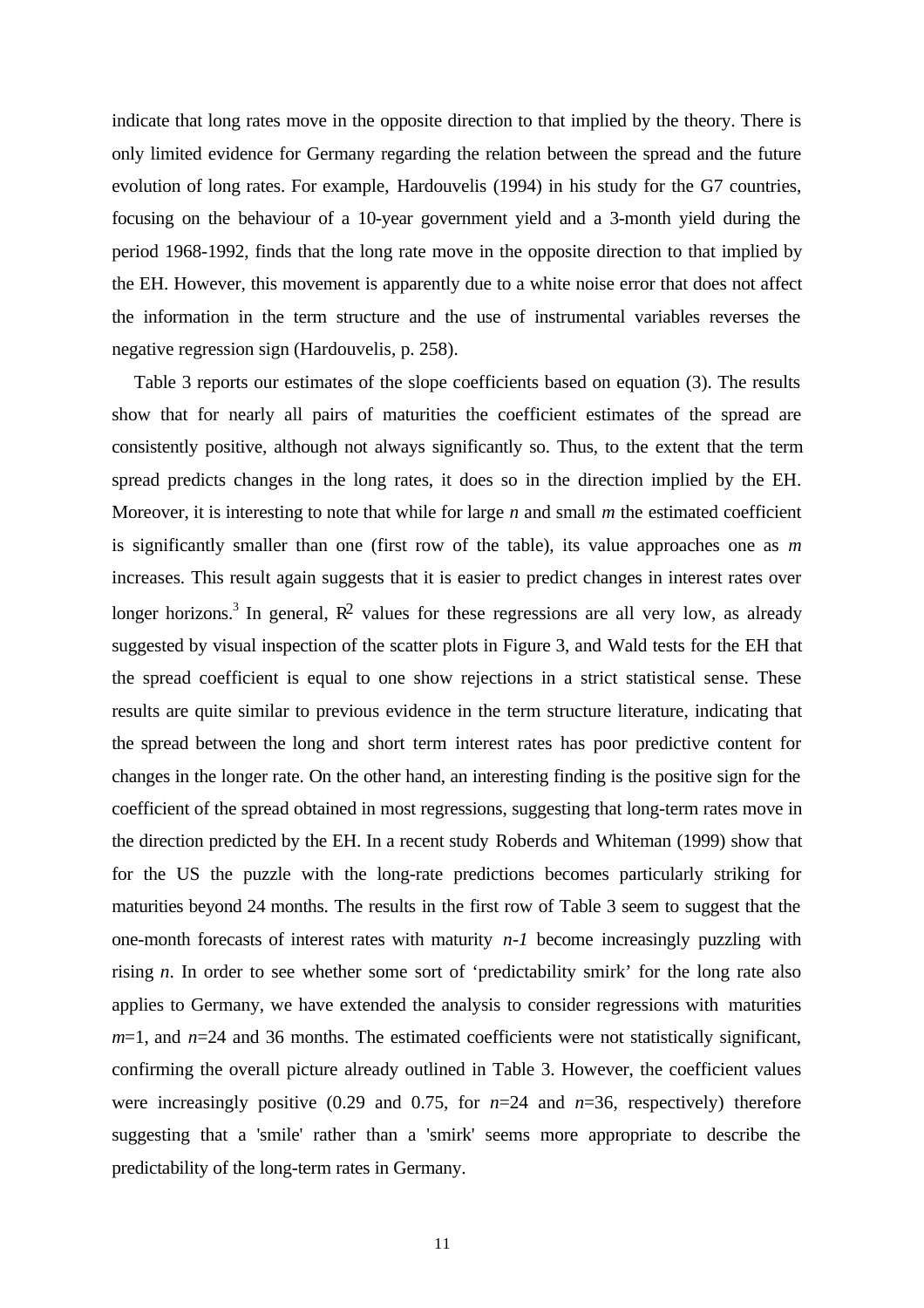## [TABLE 3]

Finally, in Table 4 we report estimates of equation (4) in which we use the spread between the one-month forward rate and the one-month spot rate to predict changes in the spot rate over *n*-1 periods, with  $n = 3, 6, 9, 12$  and 15 months. Results from specification (4) show close similarities to those based on equation (2). In fact, also for these regressions the slope coefficient is always significantly different from zero at the 1% level, so there is significant predictive power of the forward-spot spread. The high information content of the forwardspot spread also emerges from the relatively high values of the  $R^2$ . Moreover, tests on the restriction  $\beta$ =1 are in general in favour of the EH, with only few exceptions: the hypothesis is rejected at the 5% level for the regression with spread *f(2,3)-r*, and at the 10% level for the regression with spread *f(14,15)-r*.

## [TABLE 4]

Overall, the empirical analysis presented in this section suggests that both the long-short rate and the forward-spot rate spreads are very powerful predictors of future short interest rate changes, in accordance with the EH. On the other hand, the spread between the long and short-term interest rates has poor predictive content for changes in the longer rate, although our estimates suggest that long rates move in the direction consistent with the  $EH<sup>4</sup>$ . However, because our data are derived from estimates of the term structure, they may introduce an approximation error in our regressions, in which case the slope of the coefficient estimates obtained with OLS may be biased. To explore the possible effect of measurement errors in tests of the EH, in the next section we use an instrumental variable (IV) approach.

#### **3.3 Standard regression tests: IV results**

In the presence of measurement error, the OLS estimators of the slope coefficients in equations (2)-(4) will not converge to unity (see Mankiw, 1986, and Hardouvelis, 1994). To avoid the possible bias that a measurement error on short rates and long rates would generate, we reestimate the equations using instrumental variables. The instruments are lags of the spread and lags of interest rates changes, and were selected on the basis of their ability to predict the term spread <sup>5</sup>. The IV coefficients should equal one, as implied by the EH. The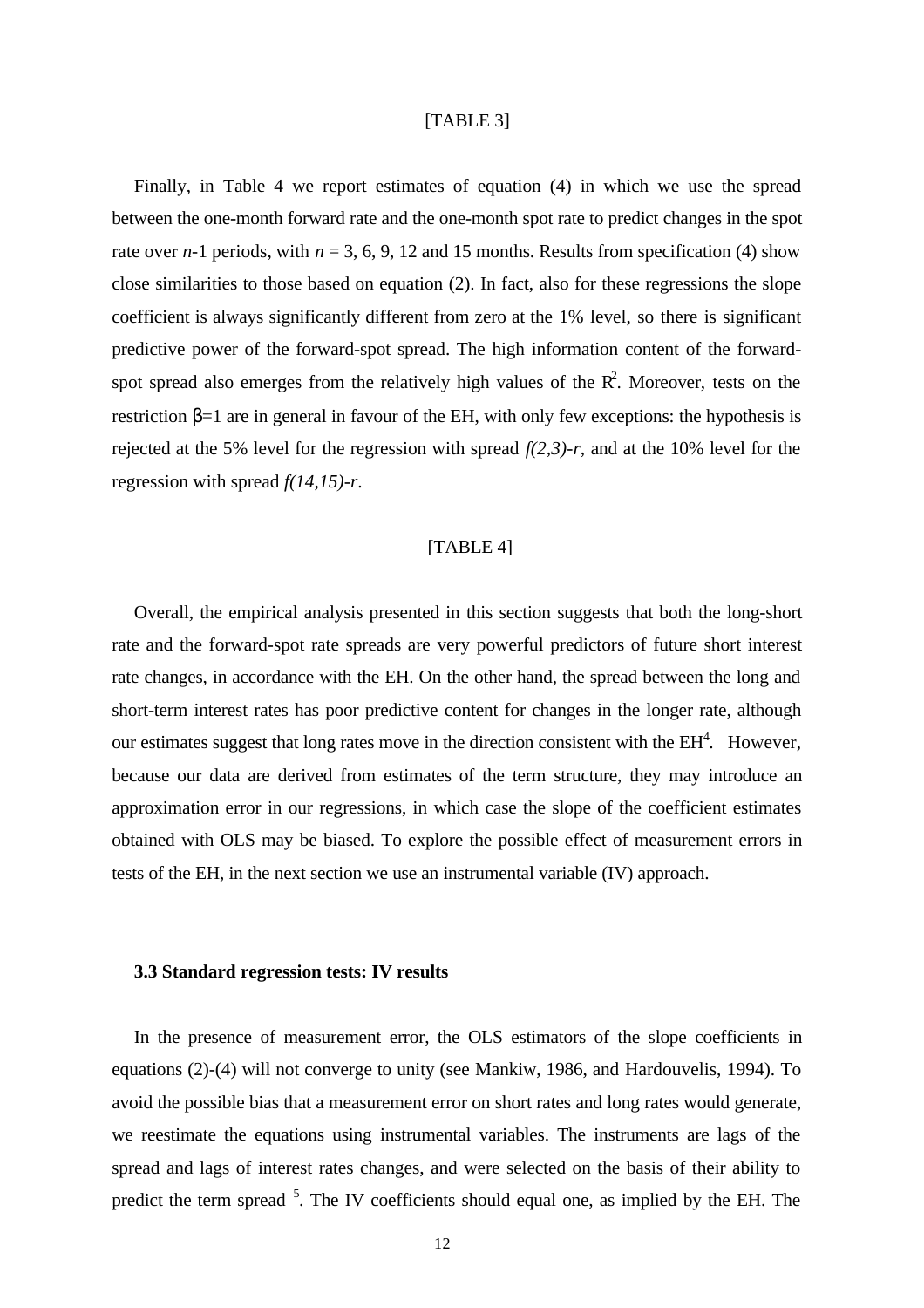results are displayed in Panel B of Tables 2, 3 and 4.

Tables 2 and 4 show only minor evidence of a white noise error in the short rates. The IV estimates are in fact very similar to the OLS estimates in Panel A, although they are now closer to the value of one, supporting the EH in all cases. On the other hand, the use of instrumental variables significantly improves the regressions for the long rates. As shown in Table 3 the coefficient estimates are much closer to the value of one, according to the EH, for all pairs of maturities; we also notice that the negative signs in Panel A for maturities  $n=12,18$  and  $m=1$  are now reversed. This result is robust with previous findings by Hardouvelis (1994) using different data for Germany, and contrasts with previous results for the US.

Overall, the results presented in this section suggest that the slope of the term structure between almost any two pairs of maturities n and m predicts changes in the short and long rates according to the EH. This result has important policy implications for the conduct of monetary policy in Germany. For example, a currently high spread reflects expectations in the market of higher future short rates. Therefore, the interest rate spread provides monetary policy makers with useful information on how the market expects future monetary policy to be conducted.

#### **4. TIME VARYING TERM PREMIA AND EXTENDED REGRESSIONS**

## **4.1 Proxies for time-varying term premia**

Several studies have investigated the effect of time-varying term premia in tests of the EH. The basic assumption is that the spread combines information about the variation of expected future rates and term premia. Therefore, if term premia are time-varying and correlated with the term spread, then estimates of the spread coefficient  $\beta$  in equations (2)-(4) will be biased, due to omitted variables problems.

Time-varying term premia cannot be easily reconciled with the EH, and the need for a theory able to endogenise them has been underlined by many authors (see for example Mankiw and Summers, 1984, and Mankiw, 1986). General equilibrium models, such as Cox,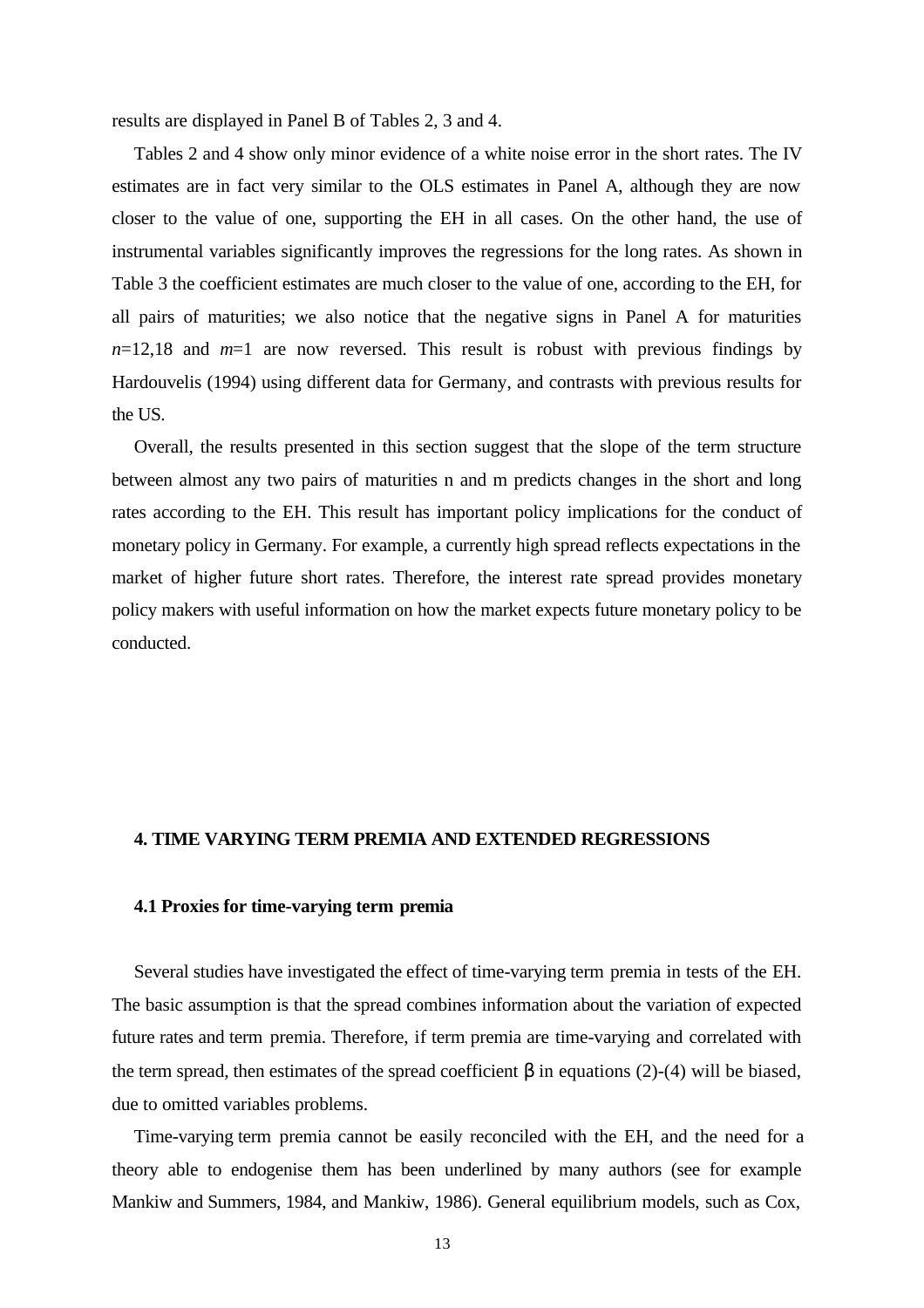Ingersoll and Ross (1985) and Longstaff and Schwartz (1992) offer some answers to this problem $6$ .

The functional form of the term premium resulting from the Longstaff and Schwartz model is particularly interesting for our empirical analysis. In fact, the term premium is, for any fixed maturity, a linear function of both the interest rate level and its volatility, where the sign of the relationship with the latter is indeterminate. This suggests that the short rate level and/or its volatility can be added as further regressors in equations (2)-(4). Previous studies (e.g. Fama, 1990) have shown that the level of the short rate does not add much information to that already contained in the spread. Therefore, in this paper we use volatility as a further source of information and include it as a second regressor in the extended regressions:

$$
\sum_{i=1}^{(n/m)-1} (1 - (im/n))\Delta^m R_{t+im}^m = a + b(R_t^n - R_t^m) + gTP_t + e_{t+n-m}
$$
 (2a)

$$
R_{t+m}^{(n-m)} - R_t^n = a + b \left( \frac{m}{(n-m)} \right) (R_t^n - R_t^m) + g T P_t + e_{t+m}
$$
 (3a)

$$
r_{t+n-1} - r_t = a + b(F_t(n-1,n) - r_t) + gTP_t + e_{t+n-1}
$$
\n(4a)

TP<sub>t</sub> is the proxy for the term premium, and  $\gamma$  is its coefficient, whose sign, according to the Longstaff and Schwartz model, is indeterminate and depends essentially on the maturity length<sup>7</sup>. Theoretically, in Longstaff and Schwartz (1992) the volatility is defined as the instantaneous variance of changes in the riskless rate and for its estimation the GARCH framework is suggested. However, as the choice of the volatility proxy is mainly an empirical matter, to see if results are sensitive to the particular proxy chosen, we use three alternative measures and estimate the extended regressions (2a)-(4a) for each of them.

The proxies used are:

(i) a moving average of absolute changes in the short rate, computed over the previous 6 periods:

$$
TP_{\rm MA,t}=\sum_{i=0}^{5}\Bigl|R_{t-i}^{\,m}-R_{t-i-1}^{\,m}\Bigr| \,/\,6
$$

(ii) the expected square of excess holding period returns: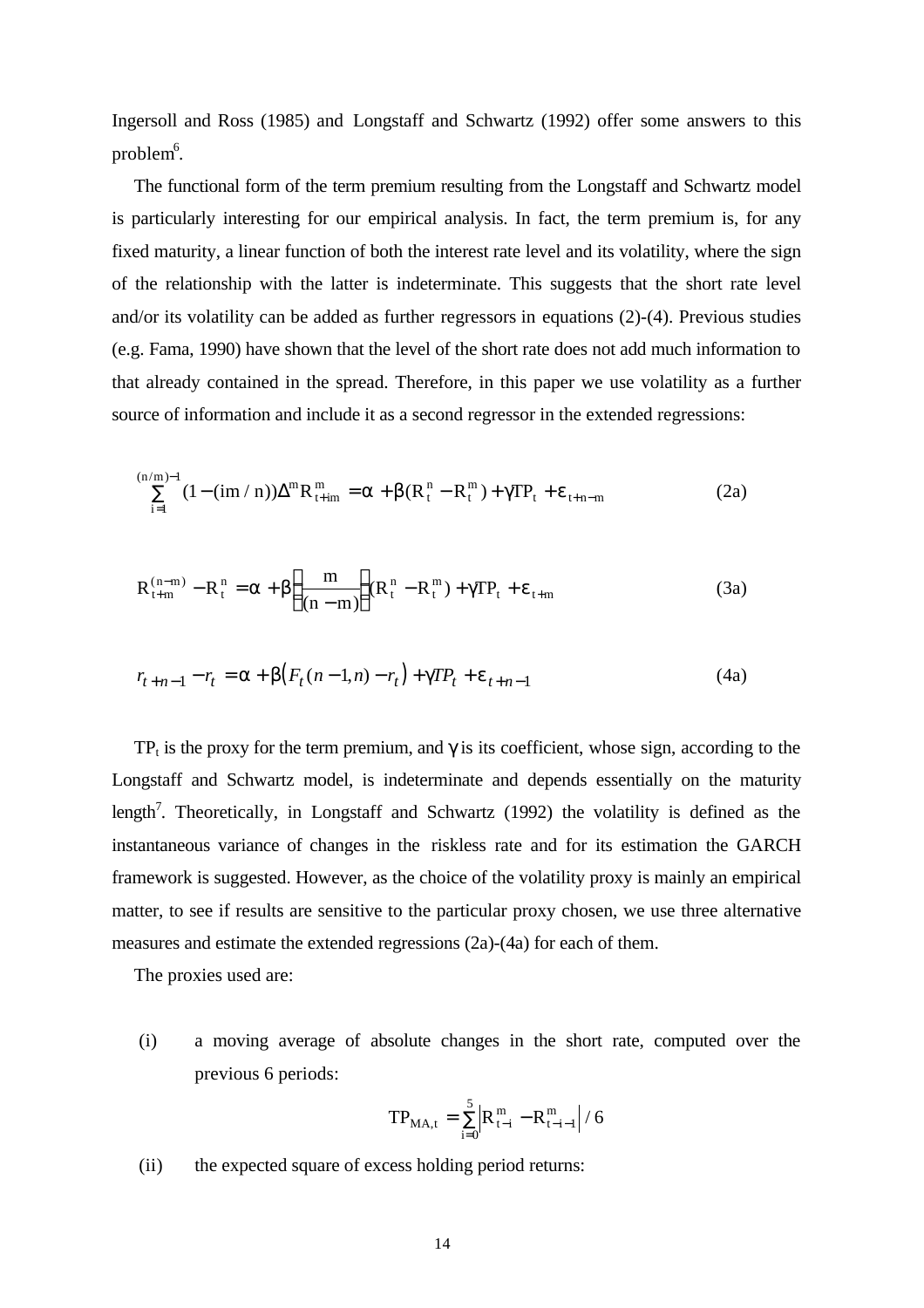$$
TP_{(ex\text{-returns})}^2, t = E_t \Big[ H^n_{t+m} - R^m_t \Big]^2 \,,
$$

where  $H_{t+m}^{n} = \left(\frac{n}{t}\right)$ m  $R_t^n - \left( \frac{n-m}{n} \right)$  $n_{n+m} = \left(\frac{n}{m}\right) R_{t}^{n} - \left(\frac{n-m}{n}\right) R_{t+m}^{n-m}$  $\left(\frac{\text{n}}{\text{m}}\right)$  $R_t^n - \left(\frac{n-1}{n}\right)$  $\left(\frac{n-m}{n}\right)$  $\int R_{t+m}^{n-m}$  is the the m-period holding period return on an n-period zero coupon bond between t and t+m;

(iii) estimates of conditional variances from GARCH models:

 $TP_{GARCH,t} = h_t$ where we have chosen the lag structure of  $GARCH(1,1)$ :

$$
h_t = \alpha_0 + \alpha_1 \varepsilon_{t-1}^2 + \beta_1 h_{t-1}
$$

although various extended lag specifications were attempted.

The first measure has been used in previous work by Fama (1976), Jones and Roley (1983), and Simon (1989), the second has been used by Simon (1989) and more recently by Harris (1998). The third measure was initially proposed by Engle, Lilien and Robins (1987), and extensively used in subsequent studies. Previous studies that have allowed for the possibility of time varying term premia have provided contrasting results, depending on the choice of the proxy considered (see, for example, Simon, 1989, and Tzavalis and Wickens, 1997, for evidence with US data). By using different proxy variables we are able to check on the robustness of our results.

## **4.2 Extended results: the information content of volatility**

Estimates of equations (2a) and (3a) are reported in Tables 5 and 6 for each of the three proxies. Panel A shows results for regressions with short rate maturity *m*=1, and Panel B for  $m=3$ . The maturity of the longer rate selected for this exercise is  $n=3,6,9,12,18^8$ . The Tables also report the OLS and IVE results from Tables 2 and 3 to facilitate the comparison. As the expected squared excess holding period return is replaced in the equations by its realisation, the actual squared excess holding period return contains an expectation error which is also present in the regression error, so the equations with this proxy are estimated with instrumental variables. Following Simon (1989), we use as instruments lagged values of the squared excess returns.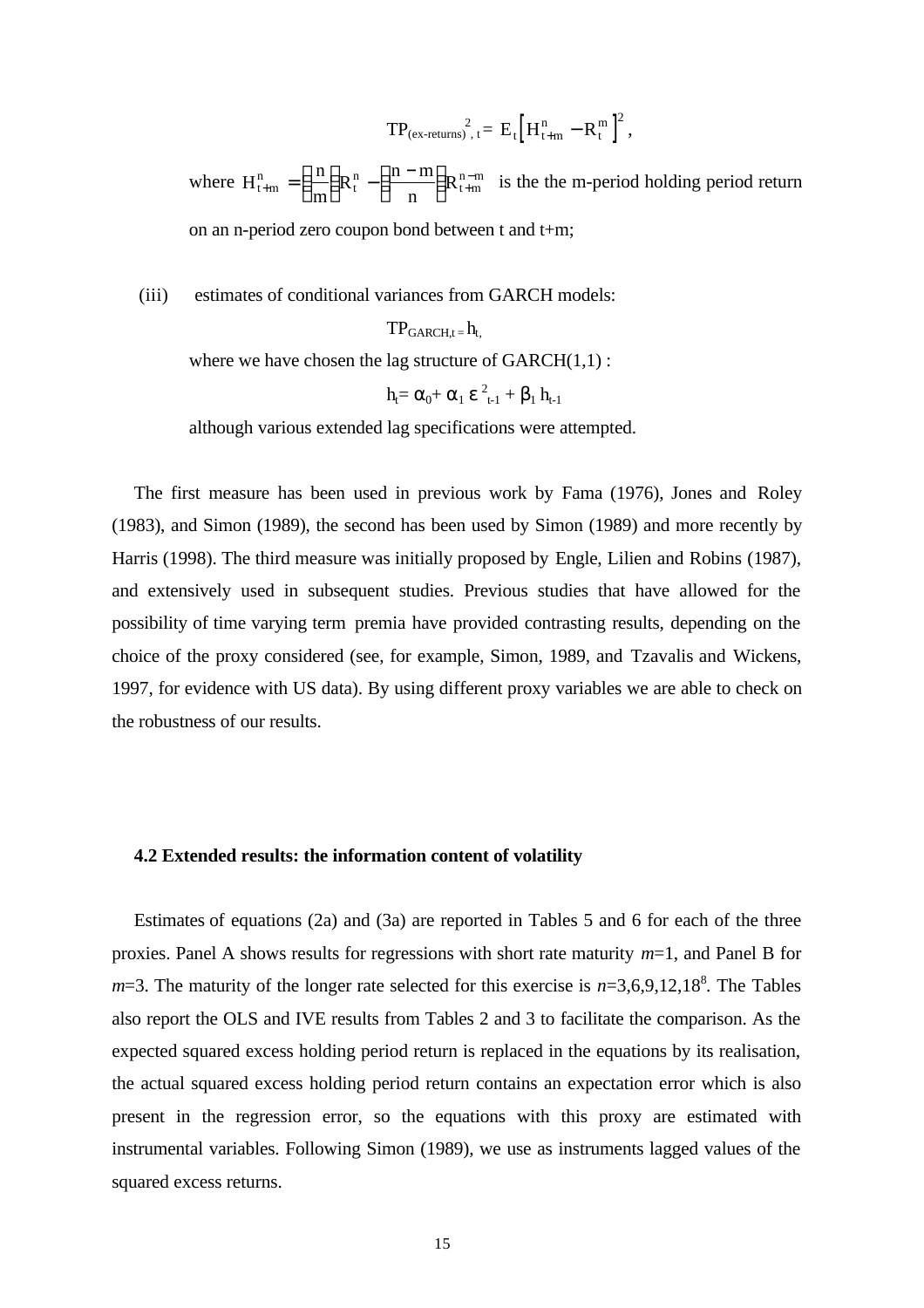Tables 5 and 6 show that although the volatility term is not totally uninformative, these extended regressions represent only minor changes with respect to simple regressions which use only knowledge at time t of the slope of the term structure. These results indicate that most of the information in the term structure for movements in the interest rates is contained in the spread, and confirm that the evolution of both short rates and long rates is consistent with the predictions of the EH.

Previous studies that have allowed for the possibility of time varying term premia with US data have provided contradictory results, depending on the choice of the proxy considered. A possible interpretation of such a difference might be that German term premia are relatively small and constant, compared with US, so that most of the information about future rates is actually given by the term spread. This would explain why volatility does not add much information. This result is in line with the finding by Gerlach and Smets (1997) based on Euro-rates, showing that the higher information content concerning future short-term rates for some countries is due to more predictable movements in short-term interest rates downplaying the possible impact of time varying risk premia.

# [TABLE 5]

## [TABLE 6]

Finally, in Table 4, Panel C, we report the results for regressions with the forward-spot spread (equation 4a), but only for two of the term premium proxies:  $TP<sub>MA</sub>$  and  $TP<sub>GARCH</sub>$ . These results are qualitatively very similar to those for regressions in Table 5. Specifically, the volatility term is significant in only 2 cases out of 10, and there is only a marginal improvement in terms of  $\mathbb{R}^2$ . The coefficient estimates of  $\beta$  remain highly significant, confirming that the forward premium is a powerful predictor of expected changes in the short rate.

## **5. CONCLUSIONS AND FURTHER REMARKS**

In this paper we have examined the information content of the term structure and tested the Expectations Hypothesis for the case of Germany, using a new data set constructed from the estimation of the term structure. The EH has been tested by employing two approaches: one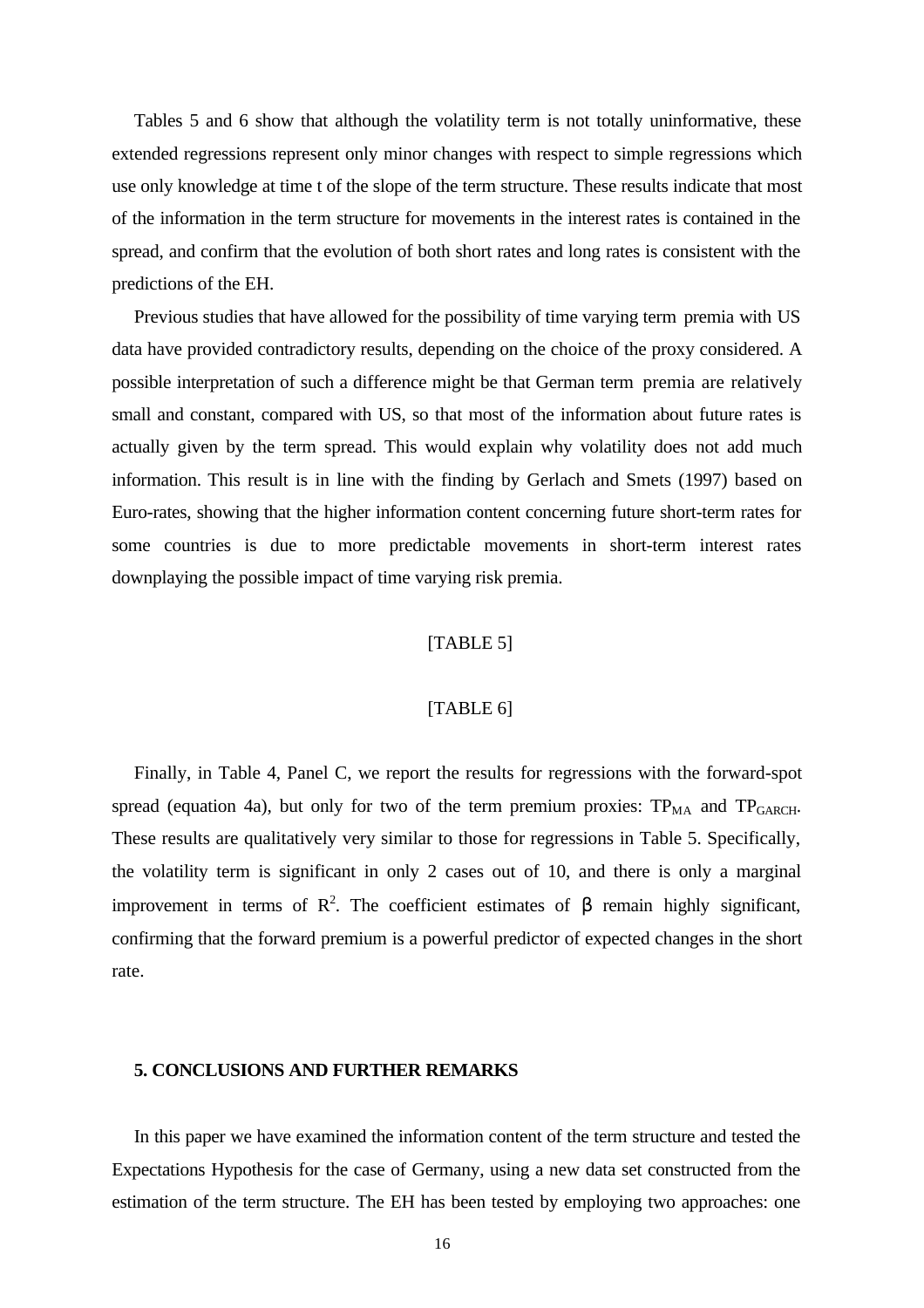has used the spread between the long rate and the short rate to predict future movements in both longer and shorter-term interest rates; the other the spread between the forward rate and the spot rate to predict changes in the spot rate. Standard regression tests of the EH have been conducted by using both OLS and IV estimation. The latter has been adopted to account for possible measurement errors introduced by the use of data derived from estimated term structures. Moreover, inspired by the most recent general equilibrium stochastic models of the term structure, we have extended the standard framework by including alternative measures of interest rate volatility as proxies for the term premium. The data used in this paper have enabled us to produce more comprehensive results than those obtained in previous studies for Germany, and several interesting findings have emerged from the empirical analysis.

First, our results suggest that both the term spread and the forward-spot spread are very powerful predictors of future short interest rate changes, in accordance with the EH. This is in strong contrast with previous evidence for the US, where, unlike in Germany, interest rate targeting has been the primary target of monetary policy. In this respect, our results support the argument put forward by Mankiw and Miron (1986), and later confirmed by empirical evidence for other countries (see among others, Kugler, 1988, and Engsted, 1996), that the predictive power of the spread is stronger under monetary targeting than under interest rate targeting. Second, although the slope of the term structure alone has less predictive power for longer term interest rates, an interesting result from our analysis is that both the sign and the value of the coefficient estimates are coherent with the predictions of the EH. A high spread is followed by an increase in the long rate, and once measurement errors are taken into account with instrumental variables, the coefficient estimates are close to one. So, the German yield curve conforms to the EH in its predictions of changes in the long rates as well as in the short rates. This results contrast with previous findings for the US, and suggest that in Germany the spread can be used as an important indicator for the conduct of monetary policy.

#### **Notes**

 $\overline{a}$ 

<sup>&</sup>lt;sup>1</sup> For further details on the data see Boero, Madjlessi and Torricelli (1995). The data are available from the authors on request.<br><sup>2</sup> All regressions presented in this section include a constant term which is never significantly different from

zero at the 1% level, and is therefore not tabulated.

 $3$  One of the referees suggested to us that we should not interpret this result as a sign for no puzzle regarding the predictions of long-term interest rates. In fact, with *m* approaching *n* we have the long-term forecast of a short-term interest rate.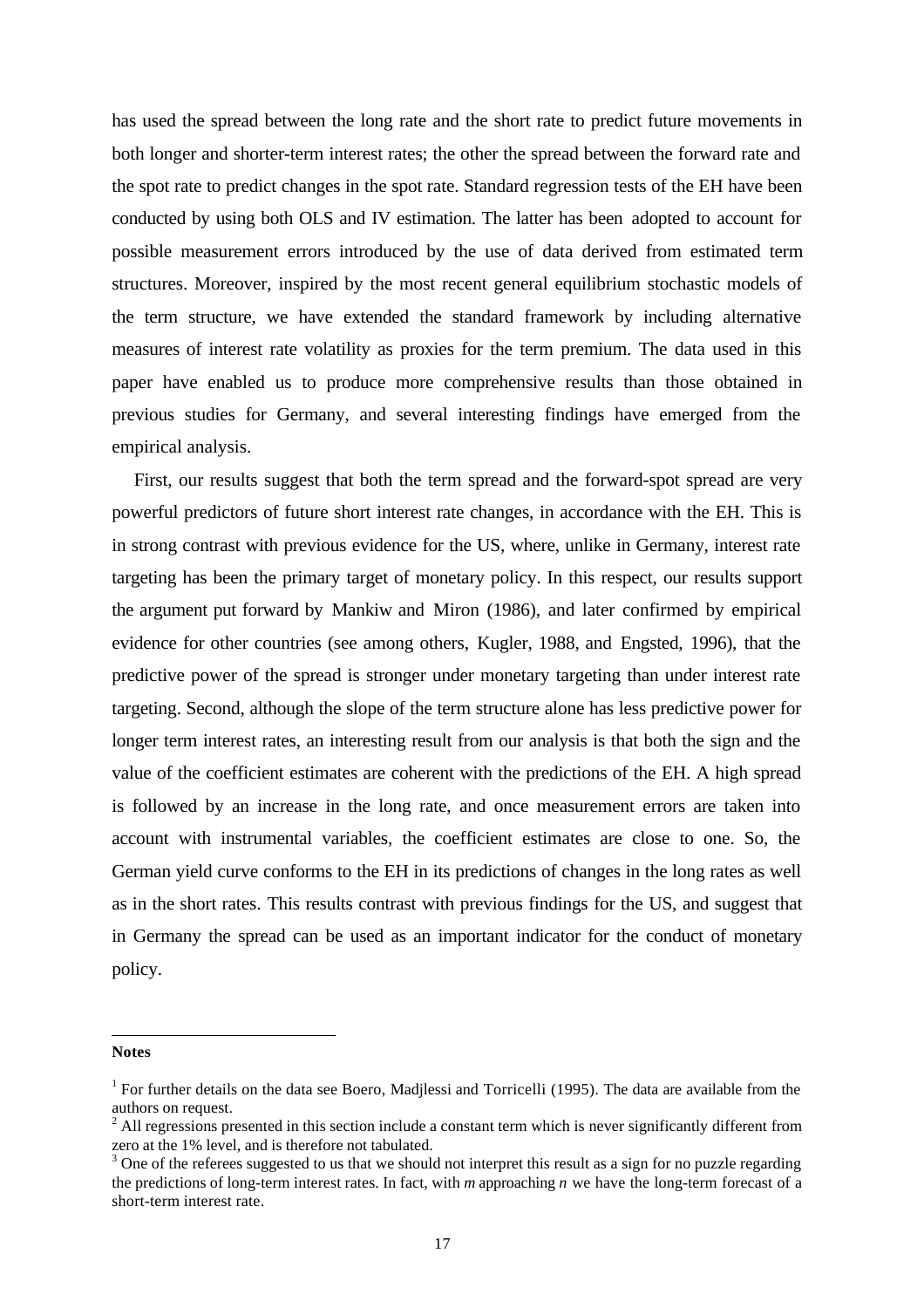<sup>&</sup>lt;sup>4</sup> These results are robust to different sample periods. Specifically, estimation over different sub-samples yielded a predominance of coefficient estimates close to one in regressions for the short rates, and a predominance of positive signs in regressions for the long rates.<br> $\frac{5}{2}$  For array which follow on MA(a) process, we use as instruments

For errors which follow an MA(q) process, we use as instruments variables lagged t-q-1 periods or earlier.

<sup>&</sup>lt;sup>6</sup> See Boero and Torricelli (1996) for a comparative discussion of these and other stochastic models of the term structure.

<sup>7</sup> See Longstaff and Schwartz (1992), page 1268.

 $8$  Results for other pairs of maturities were qualitatively similar, and are therefore not reported here.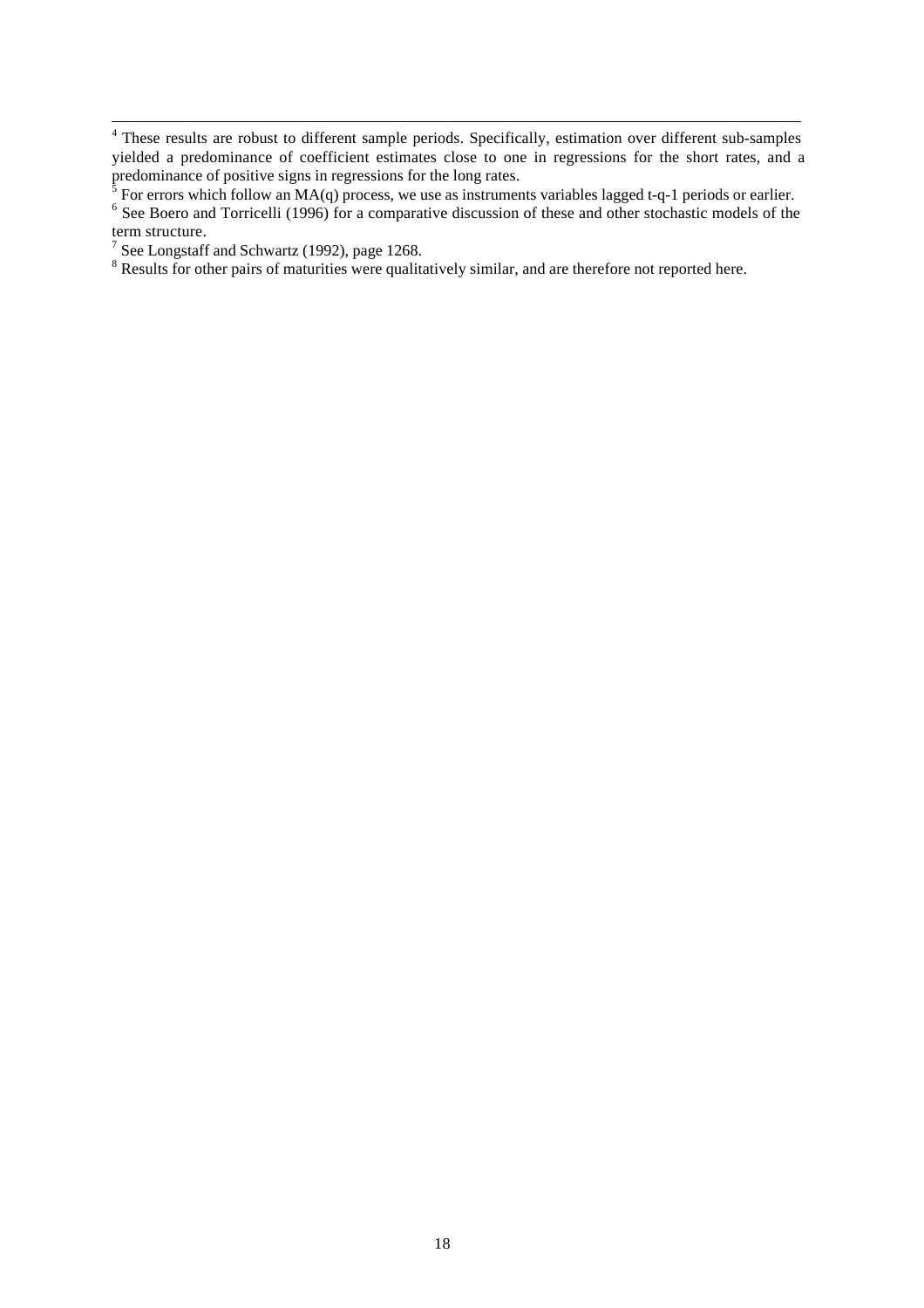#### **REFERENCES**

Boero G. and C. Torricelli (1996) A comparative evaluation of alternative models of the term structure of interest rates, *European Journal of Operational Research*, 93, 205-223.

Boero G. and C. Torricelli (1997) The Expectations Hypothesis of the Term Structure: Evidence for Germany, *Contributi di Ricerca CRENoS*, 97/4.

Boero G., F. Madjlessi F. and C. Torricelli (1995) The term structure of German interest rates: tests of the information content, *University of Karlsruhe, Diskussionspapier N.187*, pp. 1-29.

Campbell, J.Y. and R.J. Shiller (1987) Cointegration and tests of present value models, *Journal of Political Economy*, 95, 1062-88.

Campbell, J.Y. and R.J. Shiller (1991) Yield spreads and interest rate movements: a bird's eye view, *Review of Economic Studies*, 58, 495-514.

Chambers D., W. Carleton, D. Waldman (1984) A new approach to estimation of the term structure of interest rates, *Journal of Financial and Quantitative Analysis*, 19, 232-252.

Cox J., Ingersoll J.E. and S.A. Ross (1985) A theory of the term structure of interest rates, *Econometrica*, 53, 385-407.

Dotsey M. and C. Otrok (1995) The rational expectation hypothesis of the term structure, monetary policy, and time-.varying term premia, *Economic Quarterly*, Federal Reserve Bank of Richmond, 81, 65-81.

Engle, R.F., D.M. Lilien and R.P. Robins (1987) Estimating Time-Varying Risk Premia in the Term Structure: the ARCH-M Model, *Econometrica*, 55, 391-407.

Engsted, T. (1996) The predictive power of the money market term structure, *International Journal of Forecasting,* 12, 289-295.

Estrella A. and G.A. Hardouvelis (1991) The term structure as a predictor of real economic activity, *Journal of Finance*, 46. 555-576.

Evans M.D.D. and K.K. Lewis (1994) Do stationary risk premia explain it all? - Evidence from the term structure, *Journal of Monetary Economics*, 33, 285-318.

Fama E.J. (1976) Forward rates as predictors of future spot rates, *Journal of Financial Economics*, 3, 361-377.

Fama E.J. (1984) The information in the term structure, *Journal of Financial Economics*, 13, 509-528.

Fama E.J. (1990) Term-structure forecasts of interest rates, inflation, and real returns, *Journal of Monetary Economics*, 25, 59-76.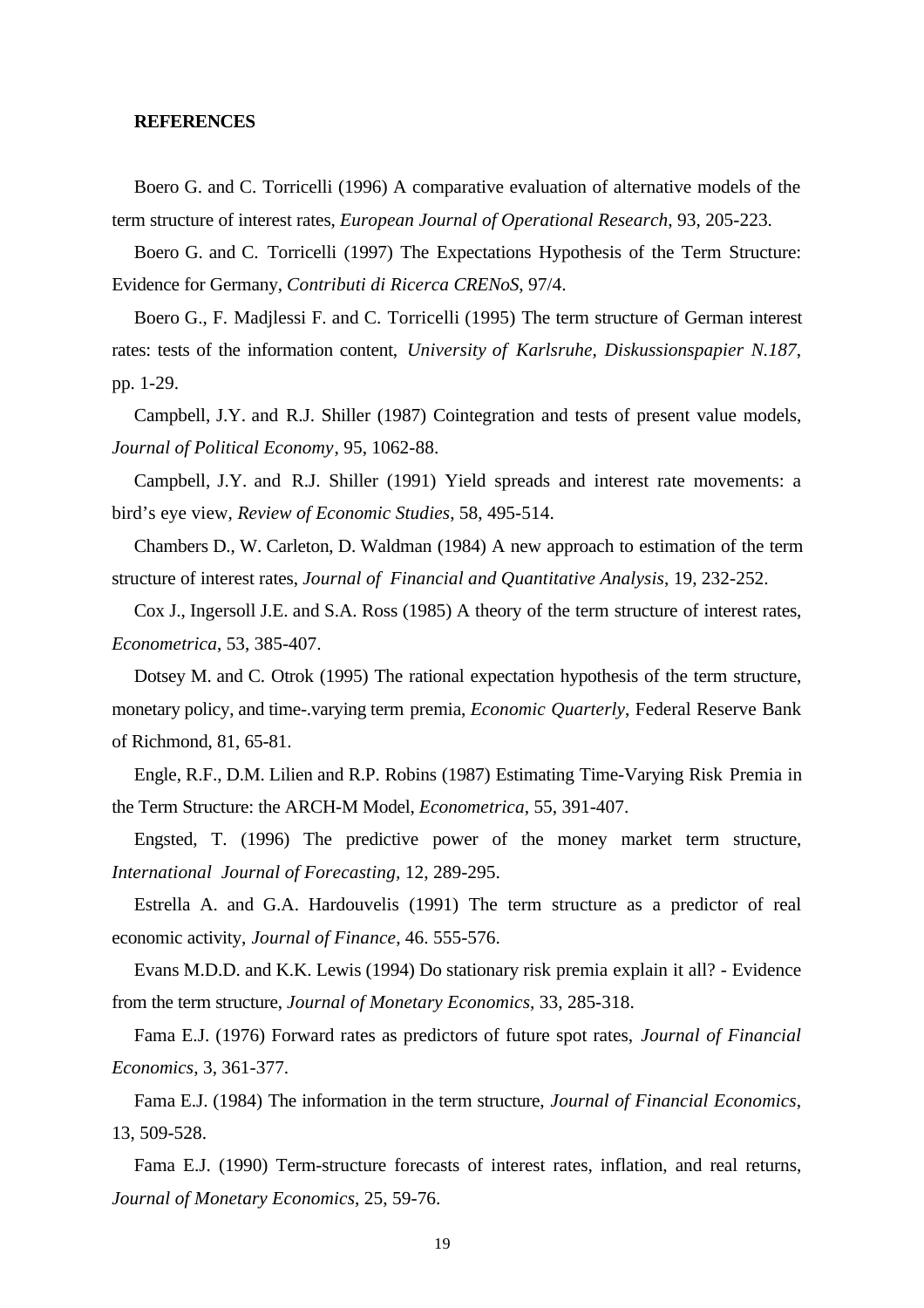Fama E.J. and R.R. Bliss (1987) The information in long-maturity forward rates, *American Economic Review*, 77, 680-692.

Gerlach S. (1995) The information content of the term structure: evidence for Germany, *Empirical Economics,* 22, 161-179.

Gerlach, S. and F. Smets (1997) The Term Structure of Euro-rates: some evidence in support of the expectations hypothesis, *Journal of International Money and Finance*, 16, 285-303.

Hansen, L.P. and R.J. Hodrick (1980) Forward Rates as Optimal Predictors of Future Spot Rates, *Journal of Political Economy*, 88, 829--853.

Hardouvelis G.A. (1994) The term structure spread and future changes in long and short rates in the G7 countries - Is there a puzzle?, *Journal of Monetary Economics,* 33, 255-283.

Harris, R.D. (1998) A Test of the Expectations Hypothesis of the Term Structure Using Cross-Section Data, Paper presented at the *Royal Economic Society Conference*, Warwick, 1998.

Hsu C. and P. Kugler (1997) The revival of the Expectations Hypothesis of the US term structure of interest rates*, Economics Letters*, 55, 115-120.

Jondeau E. and R. Ricart (1999) The expectations hypothesis of the term structure: tests on US, German, French, and UK Euro-rates, *Journal of International Money and Finance* (18)5, 725-750

Jones, D. S. and V.V. Roley (1983) Rational Expectations and the Expectations Model of the Term Structure: a Test Using Weakly Data, *Journal of Monetary Economics, 12,* 453- 465.

Jorion P. and F. Mishkin (1991) A multicountry comparison of term-structure forecasts at long horizons, *Journal of Financial Economics*, 29, 59-80.

Longstasff F.A. and E.S.Schwartz (1992) Interest rate volatility and the term structure: a two-factor model, *Journal of Finance*, 47, 1259-1282.

Mankiw N.G. (1986) The term structure of interest rates revisited, *Brookings Papers on Economic Activity*, 1, 61-96.

Mankiw N.G. and L.H. Summers (1984) Do long-term interest rates overreact to shortterm interest rates?, *Brookings Papers on Economic Activity*, 1, 61-96.

Mankiw N.G. and J. Miron (1986) The changing behaviour of the term structure of interest rates, *Quarterly Journal of Economics,* CI, 211-228.

McCulloch, J.H. (1971) Measuring the term structure of interest rates, Journal of Business, 44, 19-31.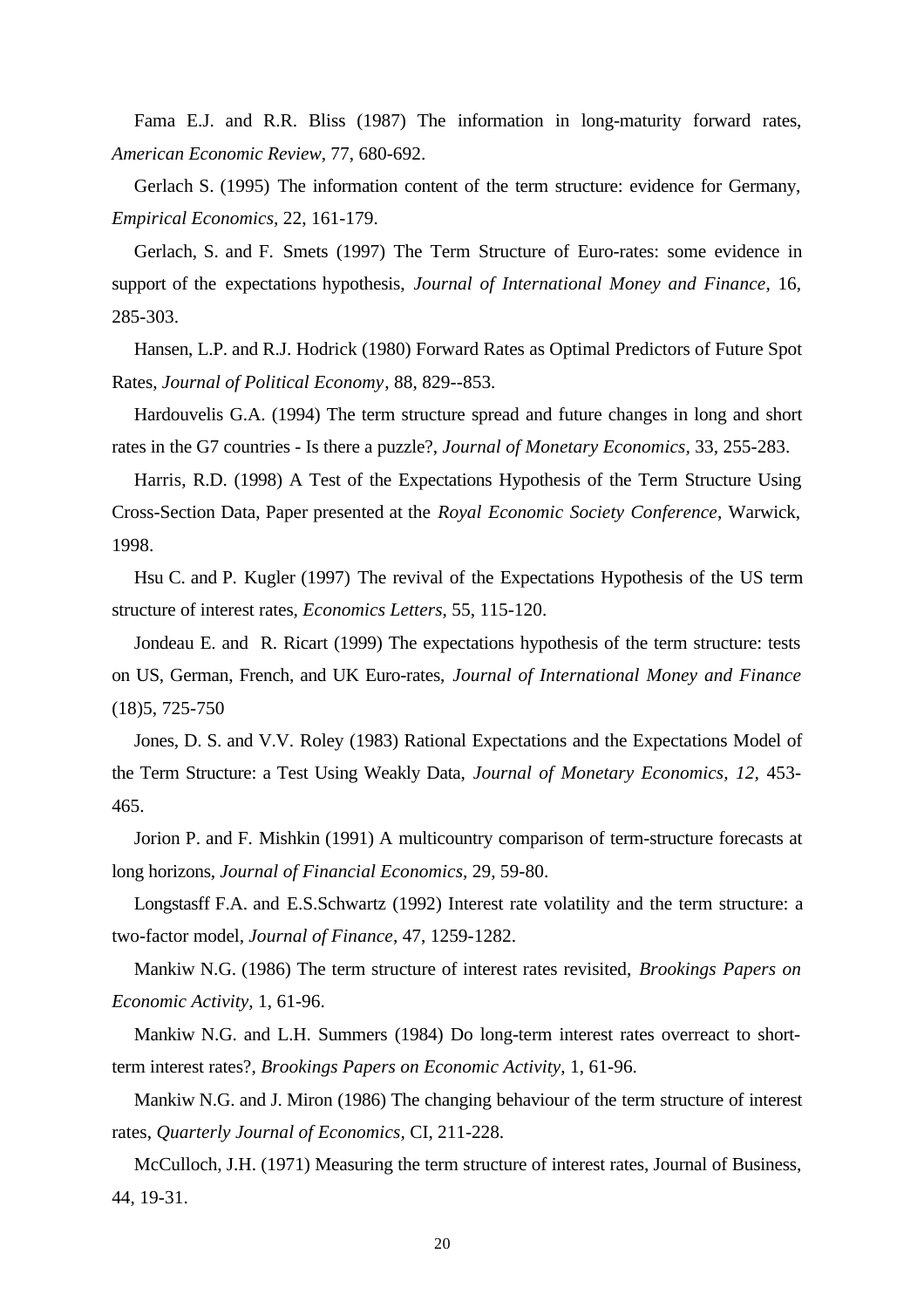McCallum B.T. (1994) Monetary policy and the term structure of interest rates, *NBER Working Paper Series*, N. 4938.

Mills, T.C. (1991) The term structure of UK interest rates: tests of the expectations hypothesis, Applied Economics, 23, 599-606.

Mishkin, F.S. (1988) The Information in the Term Structure: Some Further Results, *Journal of Applied Econometrics*, 3, 4, 307-314.

Newey, W.K. and K.D.West (1987) A Simple, Positive Definite, Heteroscedasticity and Autocorrelation Consistent Covariance Matrix, *Econometrica*, 55, 703-708.

Roberds, W. and C. H. Whiteman (1999) Endogenous term premia and anomalies in the term structure of interest rates: Explaining the predictability smile, *Journal of Monetary Economics*, 44, 555-580.

Rudebusch G.D. (1995) Federal Reserve interest rate targeting, rational expectations, and the term structure, *Journal of Monetary Economics*, 35, 245-274.

Shiller, R.J. (1979) The volatility of long term interest rates and expectations models of the term structure, *Journal of Political Economy*, 87, 1190-209.

Simon, D.P. (1989) Expectations and risk in the Treasury bill market: An instrumental variables approach, *Journal of Financial and Quantitative Analysis*, 24, 357-365.

Tzavalis, E. and M. R. Wickens (1997) Explaining the Failures of the Term Spread Models of the Rational Expectations Hypothesis of the Term Structure, *Journal of Money, Credit, and Banking,* 29, 3, 364-380.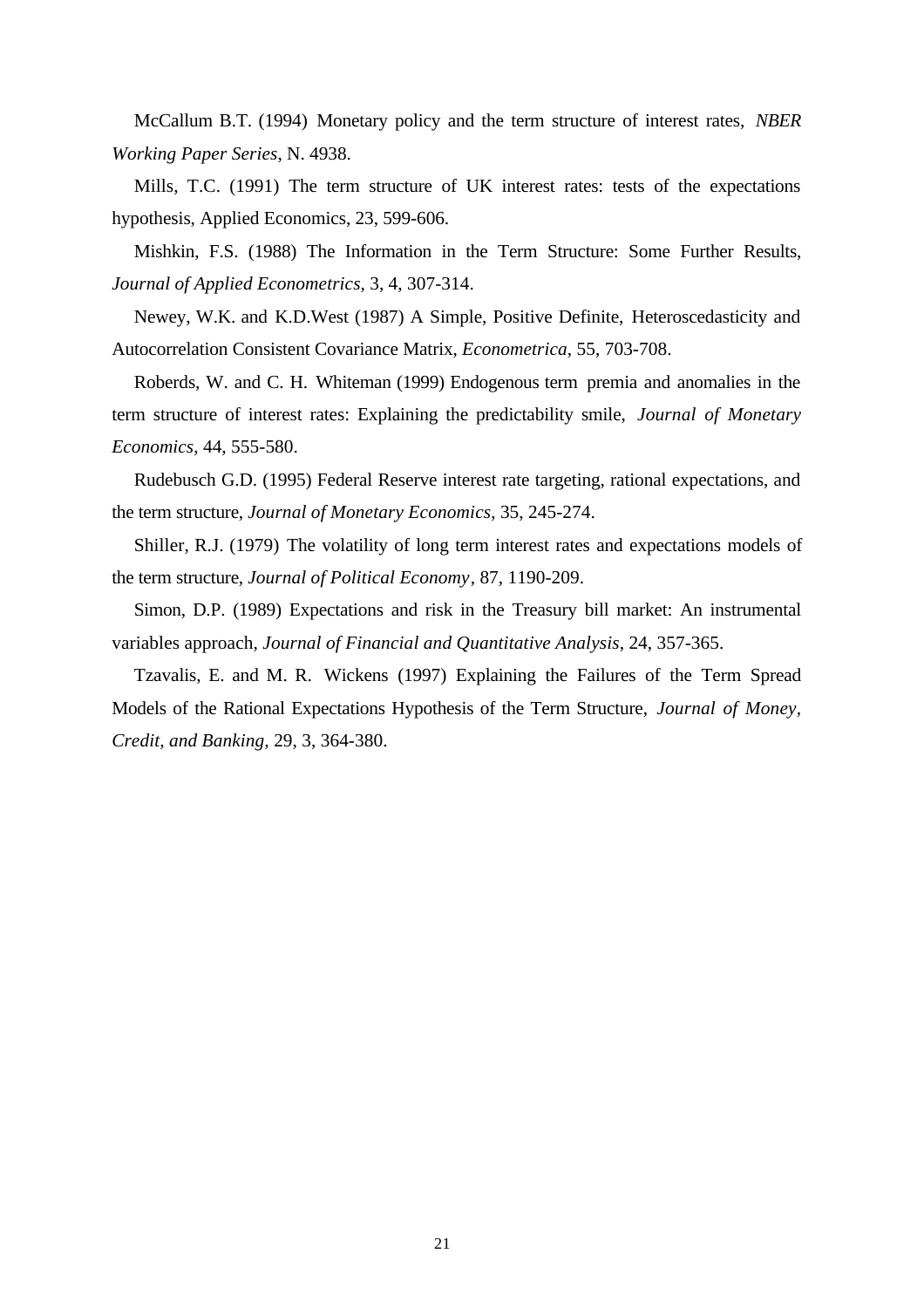

# **Term structure of German interest rates**



**(a) Term structure evolution 1983.1-1989.6**



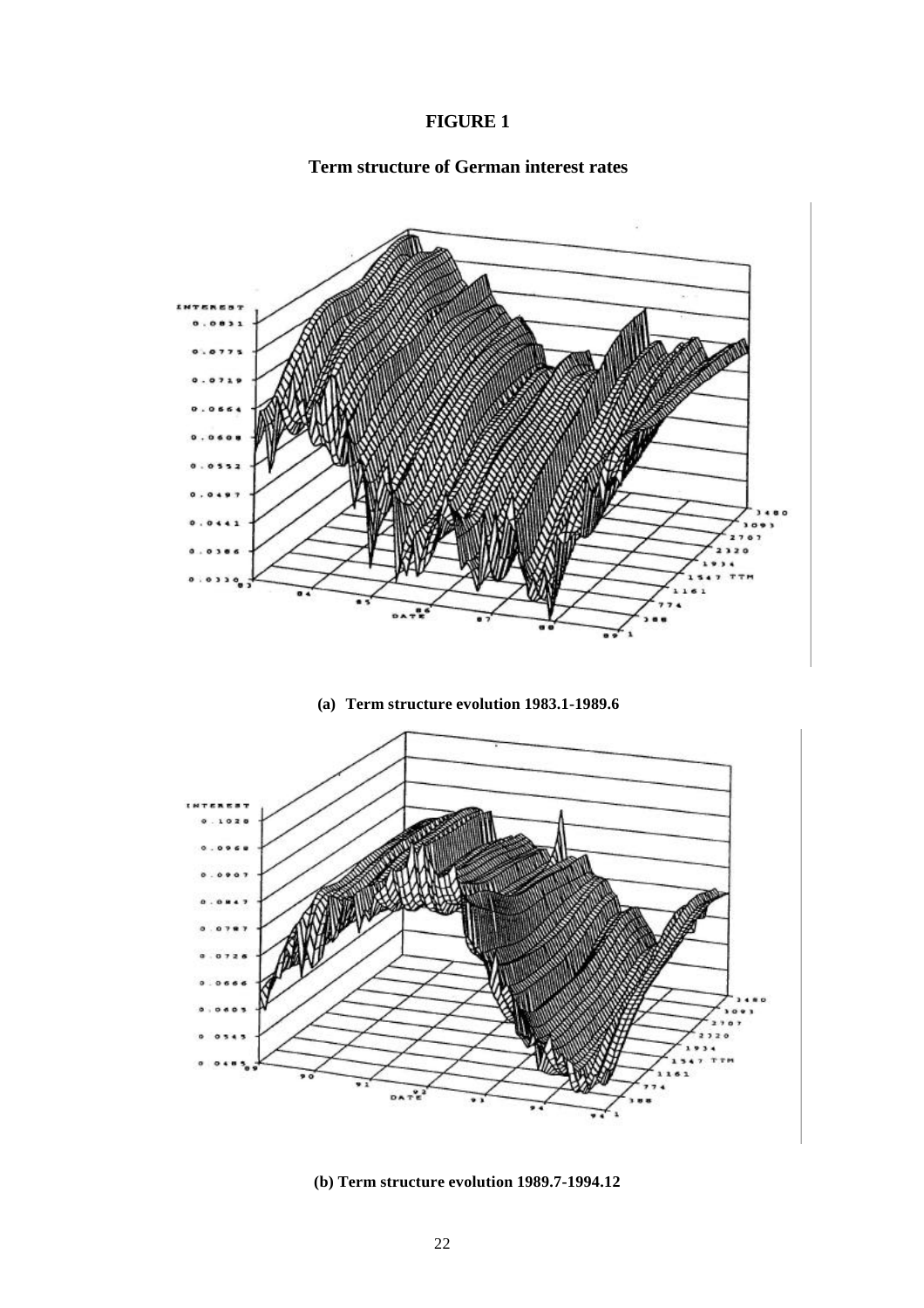

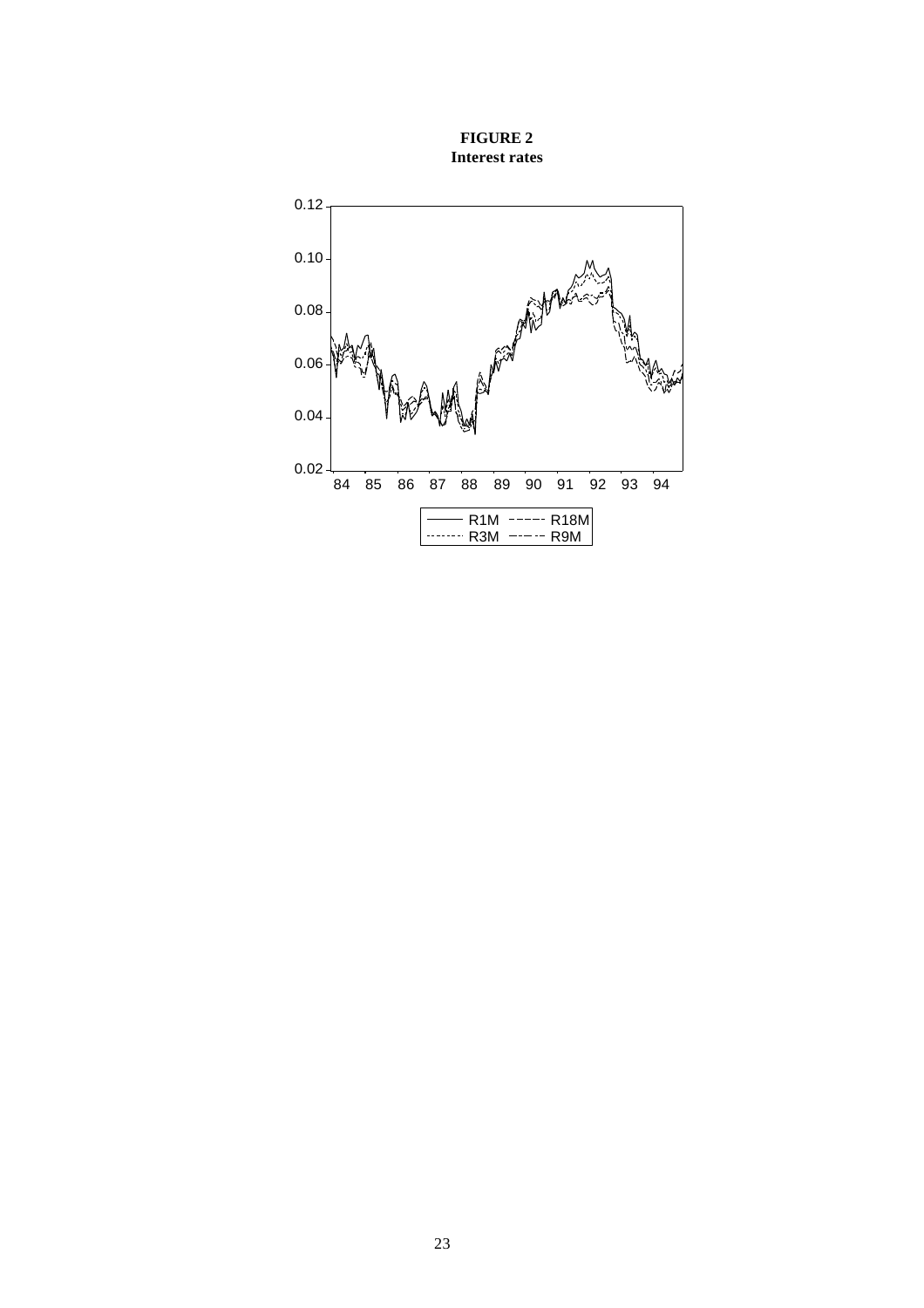





The figure shows scatterplots of the dependent variables of equations (2)-(4) against the relevant spreads. In Panel (a), V*nm* denotes the change in the short rate with maturity *m*, over the *n-m* period horizon; SP*nm* is the spread between the long rate  $R^n$  and the short rate  $R^m$ . In Panel (b), Lnm denotes the change in the long rate  $\mathbb{R}^n$  over the *m*-period horizon; SP*nm* is the spread ( $\mathbb{R}^n$  -  $\mathbb{R}^m$ ) multiplied by (m/(n-m)). In Panel (c), D*n*R1 denotes the change in the *one*-month rate over the *n-1* horizon; FR*n1* is the spread between the forward rate F(*n-1, n*) and the *one*-month spot rate.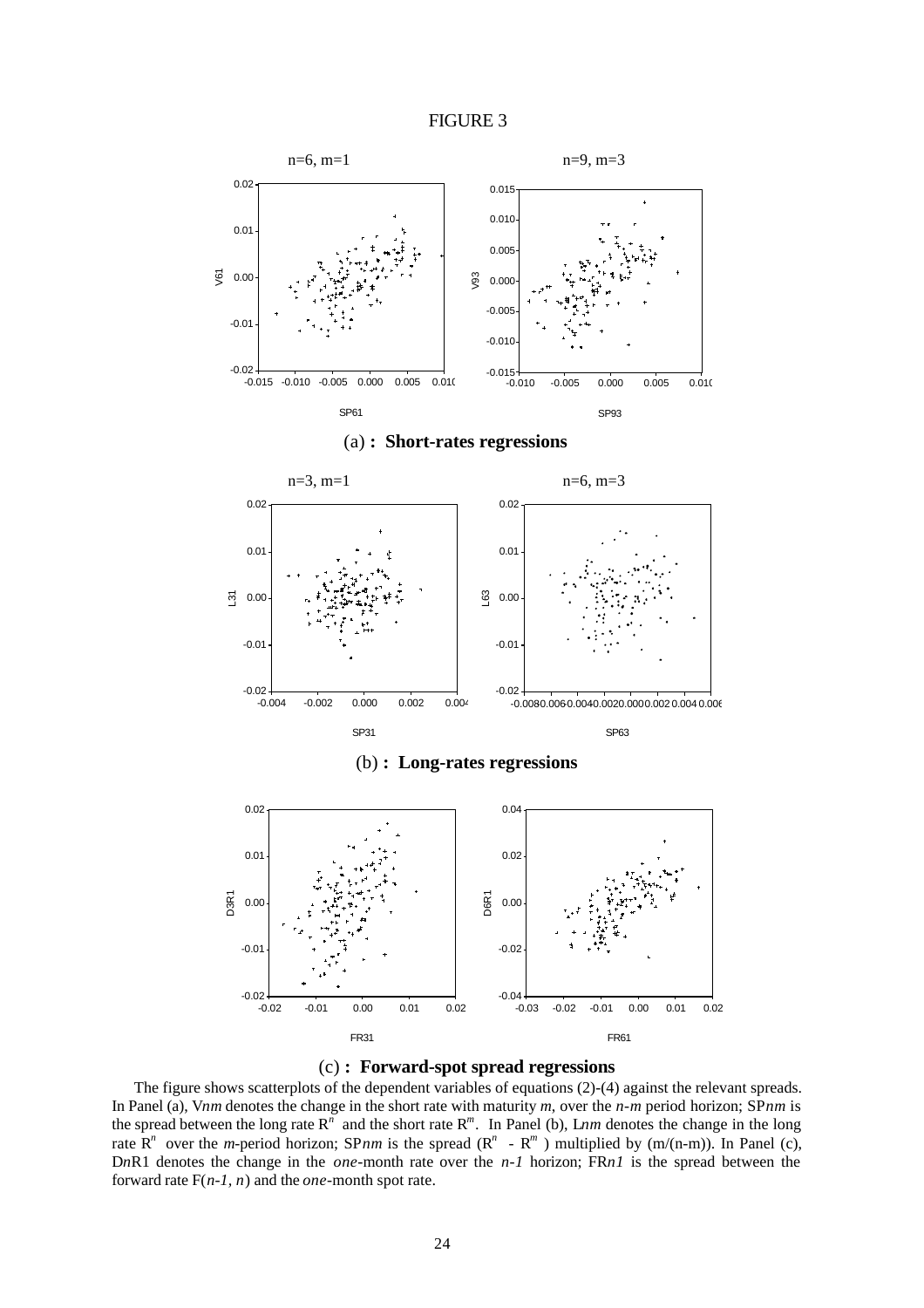|  | TABLE 1<br><b>Summary statistics for the German interest rates</b> |  |
|--|--------------------------------------------------------------------|--|
|  | n.                                                                 |  |

ä

|          | R      | $\mathbf{D}^{\mathcal{L}}$ | $R^9$  | $R^{18}$ |
|----------|--------|----------------------------|--------|----------|
| Mean     | 0.0645 | 0.0635                     | 0.0622 | 0.0625   |
| Maximum  | 0.0998 | 0.0950                     | 0.0896 | 0.0883   |
| Minimum  | 0.0337 | 0.0351                     | 0.0347 | 0.0367   |
| Std. Dev | 0.0173 | 0.0168                     | 0.0162 | 0.0154   |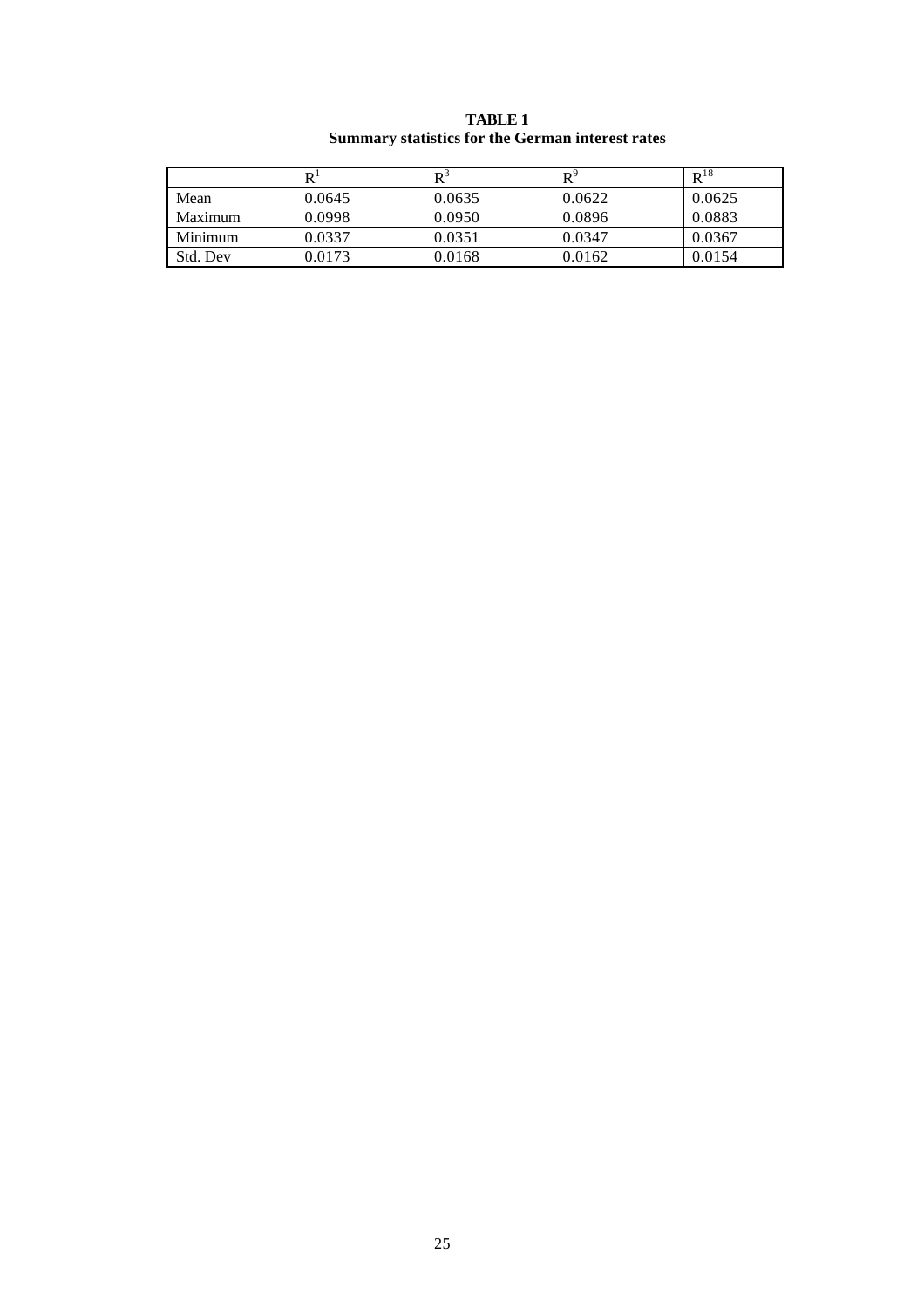#### **TABLE 2 Short rate regressions : OLS and IV estimates**  $\sum_{n=1}^{\infty} (1 - (\text{im} / n)) \Delta^m R_{1+\text{im}}^m = a + b(R_1^n - R_1^m)$ 1  $\sum_{n=1}^{\infty} (1 - (\text{im} / n)) \Delta^{m} R_{\text{t+im}}^{m} = a + b(R_{t}^{n} - R_{t}^{m}) +$ = −  $\lim / n)$ ) $\Delta^m R_{t+im}^m = a + b(R_t^n - R_t^m) + e_{t+n-1}$ i  $n/m$ t+im m t n  $\Delta^m R_{t+im}^m = a + b(R_t^n - R_t^m) + e_{t+n-m}$  (2)

| Panel A: OLS estimates                                    |                       |                       |                       |          |        |  |  |  |
|-----------------------------------------------------------|-----------------------|-----------------------|-----------------------|----------|--------|--|--|--|
|                                                           |                       |                       | $\boldsymbol{n}$      |          |        |  |  |  |
| $m=1$                                                     | 3                     | 6                     | 9                     | 12       | 18     |  |  |  |
| $\beta_{OLS}$                                             | 0.74                  | 0.71                  | 0.80                  | 0.88     | 1.20   |  |  |  |
| (SE)                                                      | (0.15)                | (0.10)                | (0.10)                | (0.10)   | (0.15) |  |  |  |
| $\begin{array}{c} \rm [F] \\ \rm R^2 \end{array}$         | $[2.97]$ <sup>c</sup> | $[7.19]$ <sup>a</sup> | $[4.10]^{b}$          | $[1.44]$ | [1.74] |  |  |  |
|                                                           | 0.21                  | 0.36                  | 0.47                  | 0.51     | 0.45   |  |  |  |
| $m=3$                                                     |                       |                       |                       |          |        |  |  |  |
| $\beta_{OLS}$                                             |                       | 0.63                  | 0.77                  | 0.88     | 1.14   |  |  |  |
| (SE)                                                      |                       | (0.13)                | (0.13)                | (0.14)   | (0.26) |  |  |  |
| $\begin{array}{c} \rm [F] \\ \rm R^2 \end{array}$         |                       | $[7.69]^{a}$          | $[3.20]$ <sup>c</sup> | [0.76]   | [0.27] |  |  |  |
|                                                           |                       | 0.18                  | 0.33                  | 0.40     | 0.20   |  |  |  |
| $m=6$                                                     |                       |                       |                       |          |        |  |  |  |
| $\beta_{OLS}$                                             |                       |                       |                       | 0.93     | 1.05   |  |  |  |
| (SE)                                                      |                       |                       |                       | (0.22)   | (0.28) |  |  |  |
| $\begin{matrix} [\mathrm{F}] \ \mathrm{R}^2 \end{matrix}$ |                       |                       |                       | $[0.10]$ | [0.03] |  |  |  |
|                                                           |                       |                       |                       | 0.24     | 0.24   |  |  |  |
| $m=9$                                                     |                       |                       |                       |          |        |  |  |  |
| $\beta_{OLS}$                                             |                       |                       |                       |          | 0.93   |  |  |  |
| (SE)                                                      |                       |                       |                       |          | (0.36) |  |  |  |
|                                                           |                       |                       |                       |          | [0.04] |  |  |  |
| $\begin{array}{c} \rm [F] \\ \rm R^2 \end{array}$         |                       |                       |                       |          | 0.16   |  |  |  |
|                                                           | ---continued          |                       |                       |          |        |  |  |  |

Panel A reports OLS estimates of  $\beta$  in regressions for the short rates, Newey-West standard errors in parentheses below estimated coefficients, F-tests associated with the hypothesis that  $\beta=1$  in square brackets, and the  $R^2$  value.

a, b, and c denote statistical significance at the 1%, 5% and 10% respectively. The estimation period used for each regression is the longest possible using data from 83:12 through 94:12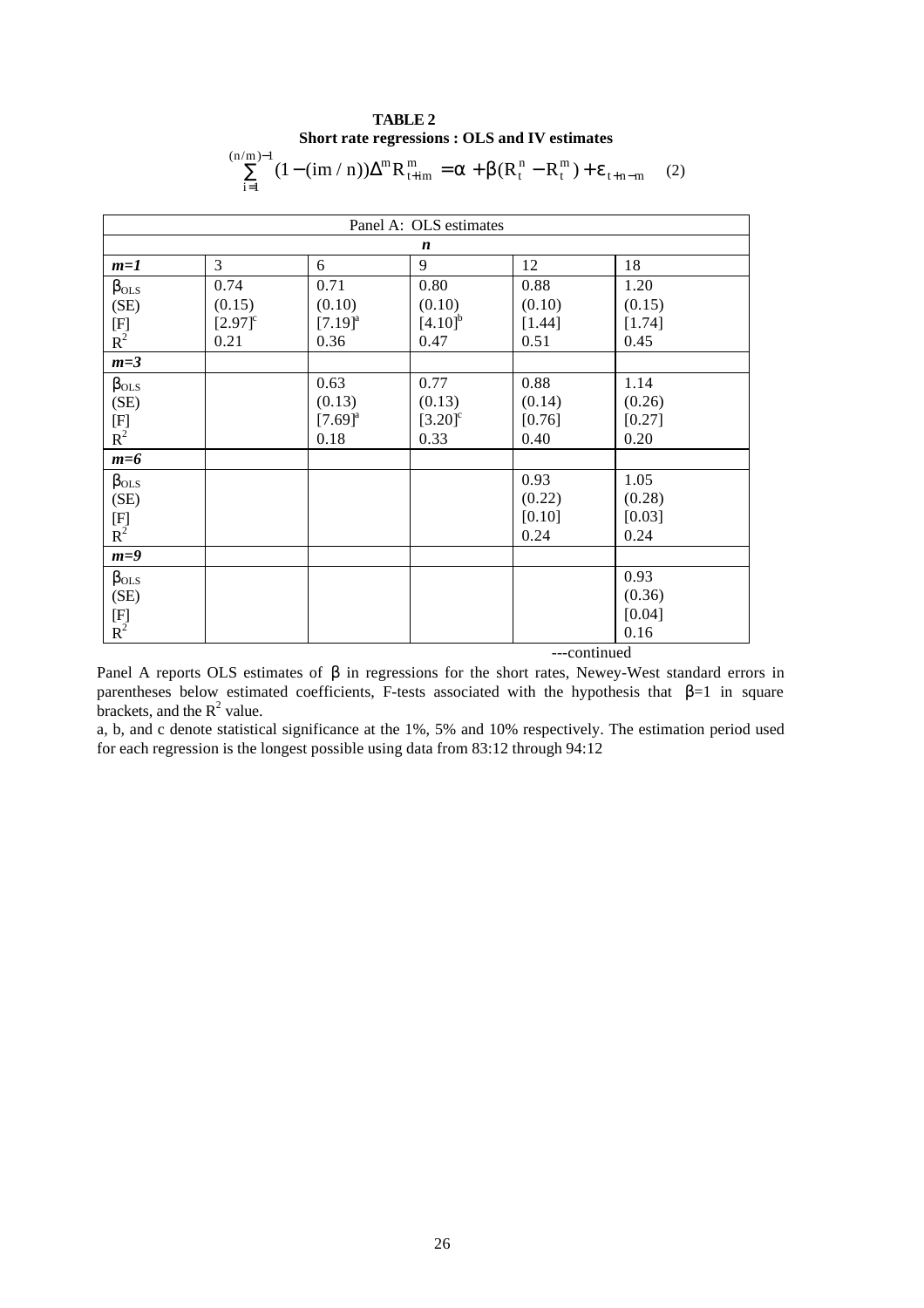| Panel B: IV estimates |        |         |        |         |        |  |  |  |
|-----------------------|--------|---------|--------|---------|--------|--|--|--|
|                       | n      |         |        |         |        |  |  |  |
| $m=1$                 | 3      | 6       | 9      | 12      | 18     |  |  |  |
| $\beta_{IVE}$         | 0.72   | 0.93    | 1.23   | 0.99    | 1.24   |  |  |  |
| (SE)                  | (0.21) | (0.35)  | (0.39) | (0.16)  | (0.16) |  |  |  |
| $[\mathrm{F}]$        | [1.83] | [0.04]  | [0.35] | [0.003] | [2.29] |  |  |  |
| $m=3$                 |        |         |        |         |        |  |  |  |
| $\beta_{IVE}$         |        | 1.01    | 1.03   | 0.91    | 1.12   |  |  |  |
| (SE)                  |        | (0.30)  | (0.39) | (0.17)  | (0.26) |  |  |  |
| [F]                   |        | [0.002] | [0.01] | [0.28]  | [0.22] |  |  |  |
| $m=6$                 |        |         |        |         |        |  |  |  |
| $\beta_{\text{IVE}}$  |        |         |        | 1.29    | 1.20   |  |  |  |
| (SE)                  |        |         |        | (0.50)  | (0.67) |  |  |  |
| $[\mathrm{F}]$        |        |         |        | [0.34]  | [0.09] |  |  |  |
| $m=9$                 |        |         |        |         |        |  |  |  |
| $\beta_{IVE}$         |        |         |        |         | 1.07   |  |  |  |
| (SE)                  |        |         |        |         | (0.58) |  |  |  |
| [F]                   |        |         |        |         | [0.02] |  |  |  |

**TABLE 2** (continued)

Panel B reports results obtained with IVE to account for small sample bias due to measurement errors. The instruments used are lags of the term spread and lags of interest rates changes, and were selected on the basis of their ability to predict the term spread.  $R^2$  are not reported in the case of IV regressions as their use as measures of goodness of fit is not valid.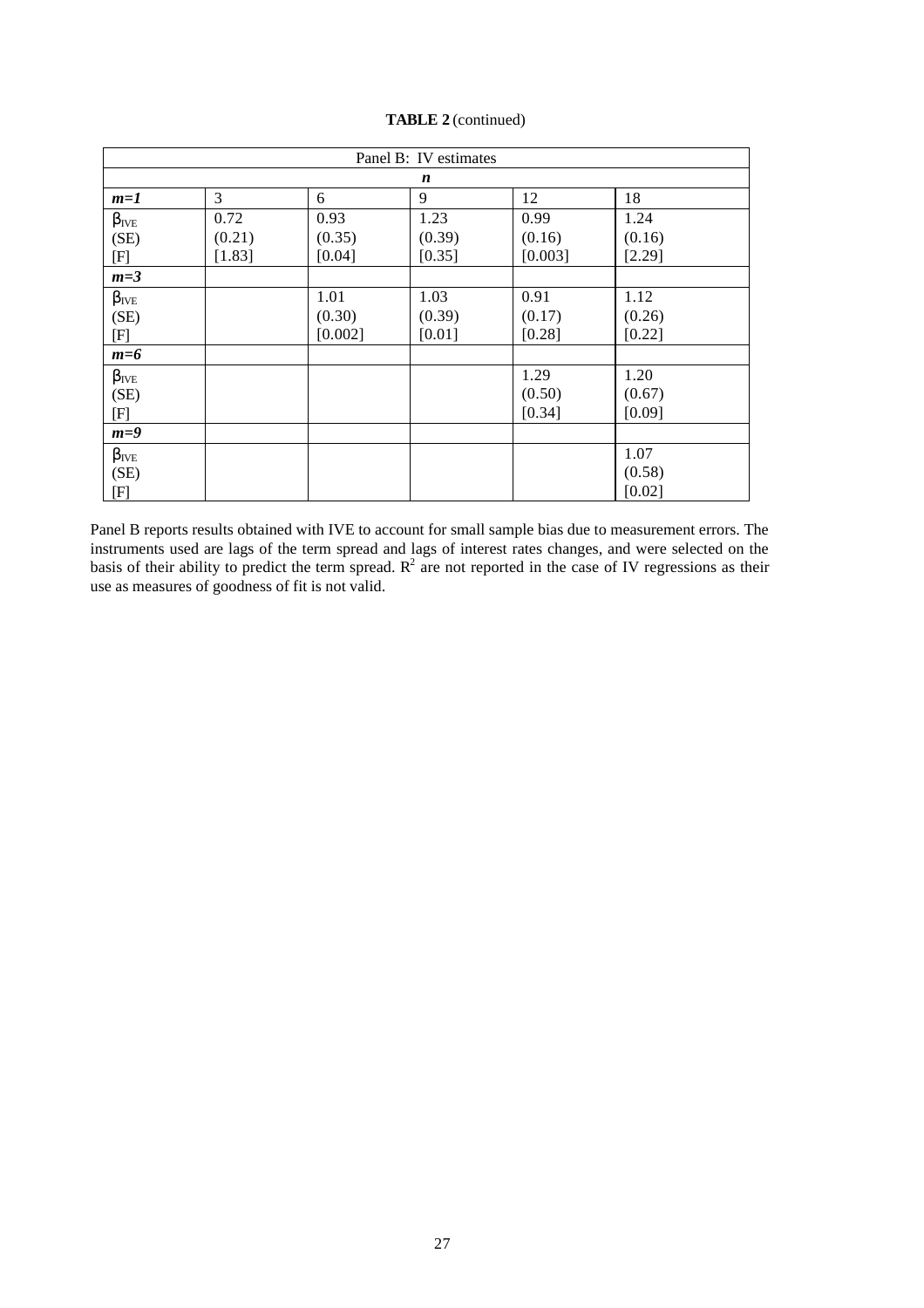| <b>TABLE 3</b>                              |  |  |  |  |  |
|---------------------------------------------|--|--|--|--|--|
| Long rate regressions: OLS and IV estimates |  |  |  |  |  |

$$
R_{t+m}^{(n-m)} - R_t^n = a + b \left( \frac{m}{(n-m)} \right) (R_t^n - R_t^m) + e_{t+m}
$$
 (3)

| Panel A: OLS estimates                                                                                                                                                                       |              |                       |                        |                       |                       |  |
|----------------------------------------------------------------------------------------------------------------------------------------------------------------------------------------------|--------------|-----------------------|------------------------|-----------------------|-----------------------|--|
|                                                                                                                                                                                              |              |                       | n                      |                       |                       |  |
| $m=1$                                                                                                                                                                                        | 3            | 6                     | 9                      | 12                    | 18                    |  |
| $\beta_{OLS}$                                                                                                                                                                                | 0.70         | 0.29                  | 0.09                   | $-0.06$               | $-0.13$               |  |
| (SE)                                                                                                                                                                                         | $(0.36)^{b}$ | (0.33)                | (0.38)                 | (0.46)                | (0.66)                |  |
| $[F]% \centering \subfloat[\centering]{{\includegraphics[scale=0.2]{img10.png} }}% \qquad \subfloat[\centering]{{\includegraphics[scale=0.2]{img11.png} }}% \caption{(a) S/N} \label{fig:1}$ | [0.73]       | $[4.53]$ <sup>b</sup> | $[5.72]^{b}$           | $[5.28]^{b}$          | $[2.89]$ <sup>c</sup> |  |
| $\mathbf{R}^2$                                                                                                                                                                               | 0.03         | 0.01                  | 0.00                   | 0.00                  | 0.00                  |  |
| $m=3$                                                                                                                                                                                        |              |                       |                        |                       |                       |  |
| $\beta_{OLS}$                                                                                                                                                                                |              | 0.26                  | 0.13                   | 0.09                  | 0.06                  |  |
| (SE)                                                                                                                                                                                         |              | (0.27)                | (0.16)                 | (0.14)                | (0.13)                |  |
| $\begin{array}{c} \n[F] \mathbf{R}^2\n\end{array}$                                                                                                                                           |              | $[7.70]$ <sup>a</sup> | $[29.15]$ <sup>a</sup> | $[44.5]$ <sup>a</sup> | $[49.5]$ <sup>a</sup> |  |
|                                                                                                                                                                                              |              | 0.01                  | 0.01                   | 0.00                  | 0.00                  |  |
| $m=6$                                                                                                                                                                                        |              |                       |                        |                       |                       |  |
| $\beta_{OLS}$                                                                                                                                                                                |              |                       | 0.42                   | 0.86                  | 0.97                  |  |
| (SE)                                                                                                                                                                                         |              |                       | (0.44)                 | $(0.44)^{b}$          | $(0.55)^{\circ}$      |  |
| $\begin{array}{c} \rm [F] \\ \rm R^2 \end{array}$                                                                                                                                            |              |                       | [1.70]                 | [0.10]                | [0.003]               |  |
|                                                                                                                                                                                              |              |                       | 0.01                   | 0.06                  | 0.07                  |  |
| $m=9$                                                                                                                                                                                        |              |                       |                        |                       |                       |  |
| $\beta_{OLS}$                                                                                                                                                                                |              |                       |                        | 0.46                  | 0.86                  |  |
| (SE)                                                                                                                                                                                         |              |                       |                        | (0.71)                | (0.72)                |  |
| $\begin{array}{c} \rm [F] \\ \rm R^2 \end{array}$                                                                                                                                            |              |                       |                        | [0.57]                | [0.04]                |  |
|                                                                                                                                                                                              |              |                       |                        | 0.01                  | 0.04                  |  |

See notes to Table 2

---continued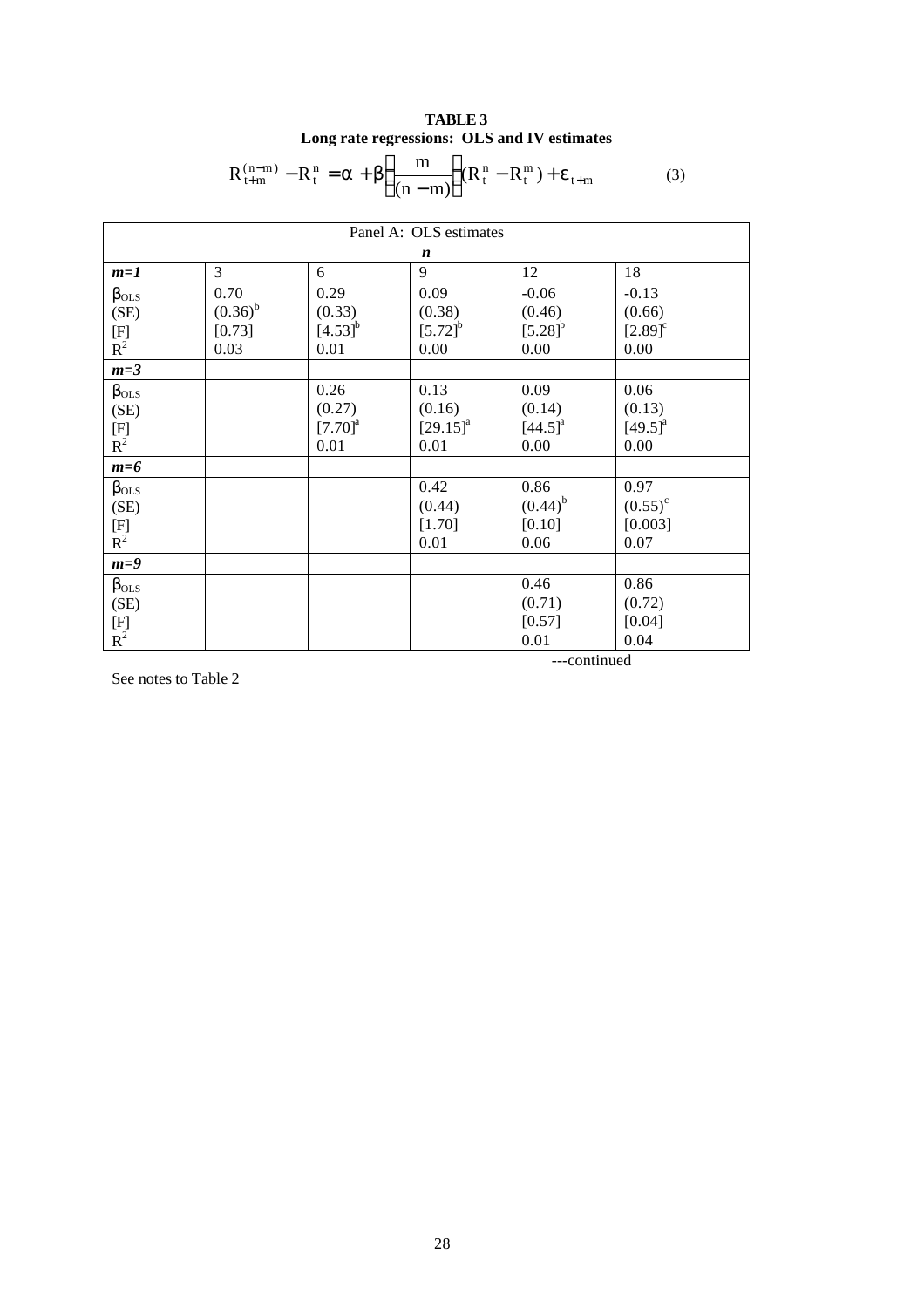| Panel B: IV estimates |              |              |              |              |              |  |  |  |
|-----------------------|--------------|--------------|--------------|--------------|--------------|--|--|--|
| $\boldsymbol{n}$      |              |              |              |              |              |  |  |  |
| $m=1$                 | 3            | 6            | 9            | 12           | 18           |  |  |  |
| $\beta_{\text{IVE}}$  | 0.71         | 0.25         | 0.29         | 0.41         | 0.50         |  |  |  |
| (SE)                  | $(0.36)^{b}$ | (0.37)       | (0.56)       | (0.69)       | (0.96)       |  |  |  |
| [F]                   | [0.64]       | $[3.97]^{b}$ | [1.63]       | [0.73]       | [0.27]       |  |  |  |
| $m=3$                 |              |              |              |              |              |  |  |  |
| $\beta_{\text{IVE}}$  |              | 1.11         | 0.84         | 0.77         | 0.60         |  |  |  |
| (SE)                  |              | $(0.63)^c$   | $(0.41)^{b}$ | (0.33)       | $(0.25)^{b}$ |  |  |  |
| [F]                   |              | [0.03]       | [0.15]       | [0.51]       | [2.44]       |  |  |  |
| $m=6$                 |              |              |              |              |              |  |  |  |
| $\beta_{IVE}$         |              |              | 0.86         | 0.89         | 1.25         |  |  |  |
| (SE)                  |              |              | (0.59)       | $(0.46)^{b}$ | $(0.36)^{a}$ |  |  |  |
| [F]                   |              |              | [0.06]       | [0.06]       | [0.50]       |  |  |  |
| $m=9$                 |              |              |              |              |              |  |  |  |
| $\beta_{\text{IVE}}$  |              |              |              | 1.14         | 1.09         |  |  |  |
| (SE)                  |              |              |              | (0.82)       | (0.79)       |  |  |  |
| [F]                   |              |              |              | [0.03]       | [0.01]       |  |  |  |

**TABLE 3** (continued)

See notes to Table 2.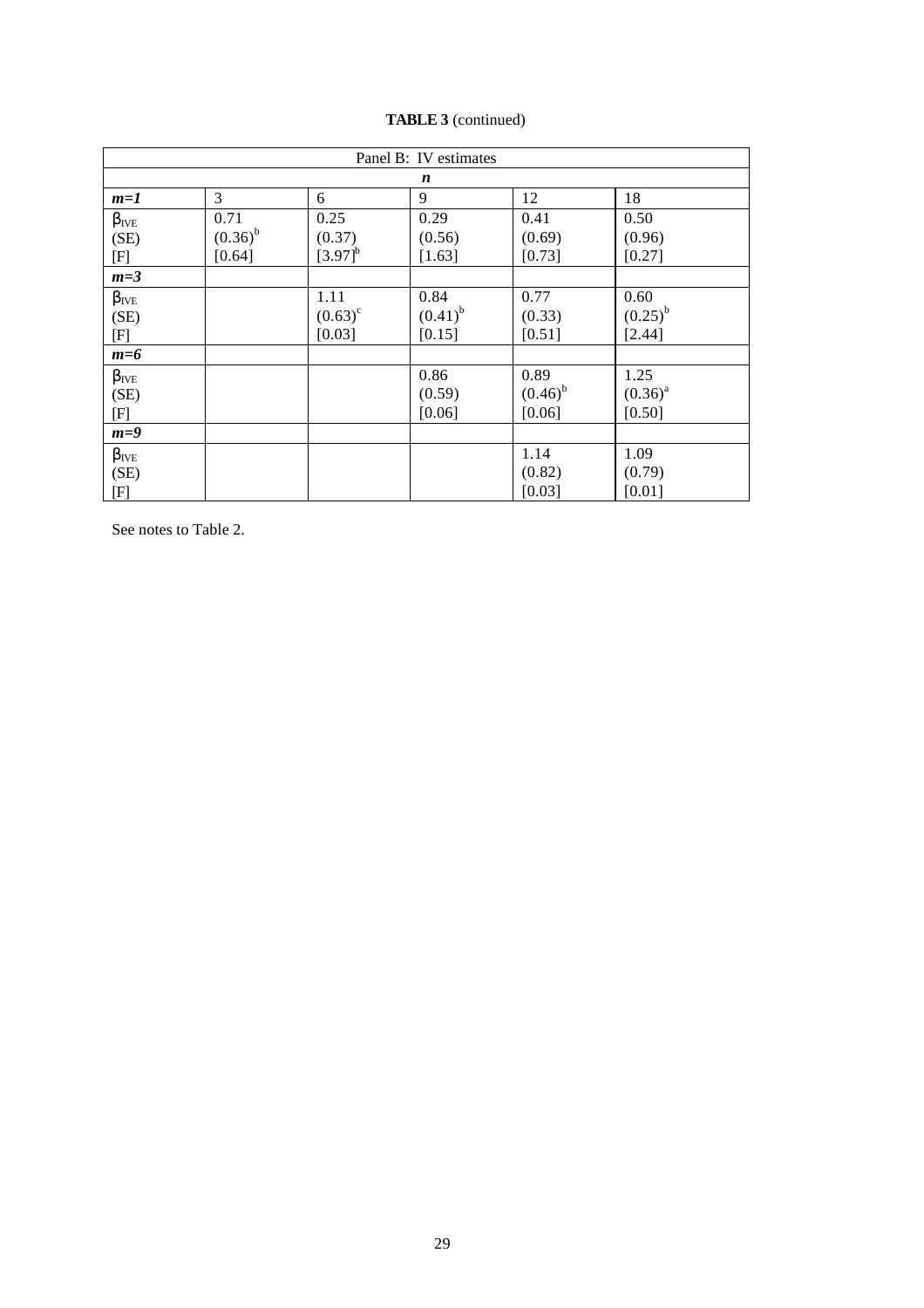#### **TABLE 4**

#### **Regressions with the forward-spot spread**

$$
r_{t+n-1} - r_t = \mathbf{a} + \mathbf{b} (F_t (n-1, n) - r_t) + \mathbf{e}_{t+n-1}
$$
 (4)

$$
r_{t+n-1} - r_t = a + b(F_t(n-1,n) - r_t) + gTP_t + e_{t+n-1} \quad (4a)
$$

| Panel A: OLS estimates of eq.(4) |                       |              |                                       |                       |                       |  |  |
|----------------------------------|-----------------------|--------------|---------------------------------------|-----------------------|-----------------------|--|--|
| spread used in the equations     |                       |              |                                       |                       |                       |  |  |
|                                  | $f(2,3) - r$          | $f(5,6) - r$ | $f(8,9) - r$                          | $f(11,12) - r$        | $f(14,15) - r$        |  |  |
| $\beta_{OLS}$                    | 0.72                  | 0.83         | 0.97                                  | 1.11                  | 1.35                  |  |  |
| (SE)                             | (0.14)                | (0.11)       | (0.12)                                | (0.15)                | (0.20)                |  |  |
| $[{\rm F}]$                      | $[3.82]^{b}$          | [2.09]       | [0.18]                                | [0.60]                | $[3.23]$ <sup>c</sup> |  |  |
| $R^2$                            | 0.25                  | 0.41         | 0.45                                  | 0.41                  | 0.42                  |  |  |
|                                  |                       |              | Panel B: IV estimates of eq.(4)       |                       |                       |  |  |
| $\beta_{IVE}$                    | 0.98                  | 0.96         | 1.12                                  | 1.32                  | 1.62                  |  |  |
| (SE)                             | (0.30)                | (0.18)       | (0.14)                                | (0.19)                | (0.20)                |  |  |
| [F]                              | $[0.01]$              | [0.06]       | [0.69]                                | $[2.73]$ <sup>c</sup> | $[9.13]$ <sup>a</sup> |  |  |
|                                  |                       |              | Panel C: extended regressions eq.(4a) |                       |                       |  |  |
| $\beta_{MA}$                     | 0.76                  | 0.85         | 0.99                                  | 1.10                  | 1.40                  |  |  |
| (SE)                             | (0.13)                | (0.10)       | (0.12)                                | (0.16)                | (0.22)                |  |  |
| $\gamma$ <sub>MA</sub>           | $-0.62$               | $-0.72$      | $-0.29$                               | 0.51                  | 0.74                  |  |  |
| (SE)                             | (0.50)                | (0.79)       | (0.92)                                | (1.16)                | (1.69)                |  |  |
| [F]                              | $[3.34]$ <sup>c</sup> | [2.06]       | [0.007]                               | [0.41]                | $[3.35]$ <sup>c</sup> |  |  |
| $R^2$                            | 0.26                  | 0.41         | 0.46                                  | 0.40                  | 0.45                  |  |  |
| $\beta$ GARCH                    | 0.67                  | 0.92         | 0.90                                  | 1.09                  | 1.45                  |  |  |
| (SE)                             | (0.11)                | (0.07)       | (0.08)                                | (0.12)                | (0.13)                |  |  |
| YGARCH                           | $-0.75$               | 0.10         | 0.06                                  | $-1.19$               | $-1.39$               |  |  |
| (SE)                             | (0.98)                | (0.29)       | (0.28)                                | (0.67)                | (0.63)                |  |  |
| [F]                              | $[8.43]$ <sup>a</sup> | [1.22]       | [1.41]                                | [0.59]                | $[11.56]^{a}$         |  |  |
| $R^2$                            | 0.26                  | 0.38         | 0.45                                  | 0.48                  | 0.56                  |  |  |

Newey-West standard errors in parentheses below estimated coefficients; F-tests associated with the hypothesis that β=1 are in square brackets. The IVE in Panel B account for small sample bias due to measurement errors. The instruments used are lags of the spread.  $R^2$  are not reported in the case of IV regressions as their use as measures of goodness of fit is not valid. The first and third rows in Panel C report the estimates of  $\beta$  and  $\gamma$  in the extended regressions (4a).  $β<sub>MA</sub>$  and γ<sub>MA</sub> are obtained using as a proxy for the term premium TP<sub>MA</sub>, that is a moving average of absolute changes in the short rate.  $\beta_{\text{GARCH}}$  and  $\gamma_{\text{GARCH}}$  are estimated from GARCH-M models.

a, b, and c denote statistical significance at the 1%, 5% and 10% respectively. The estimation period used for each regression is the longest possible using data from 83:12 through 94:12.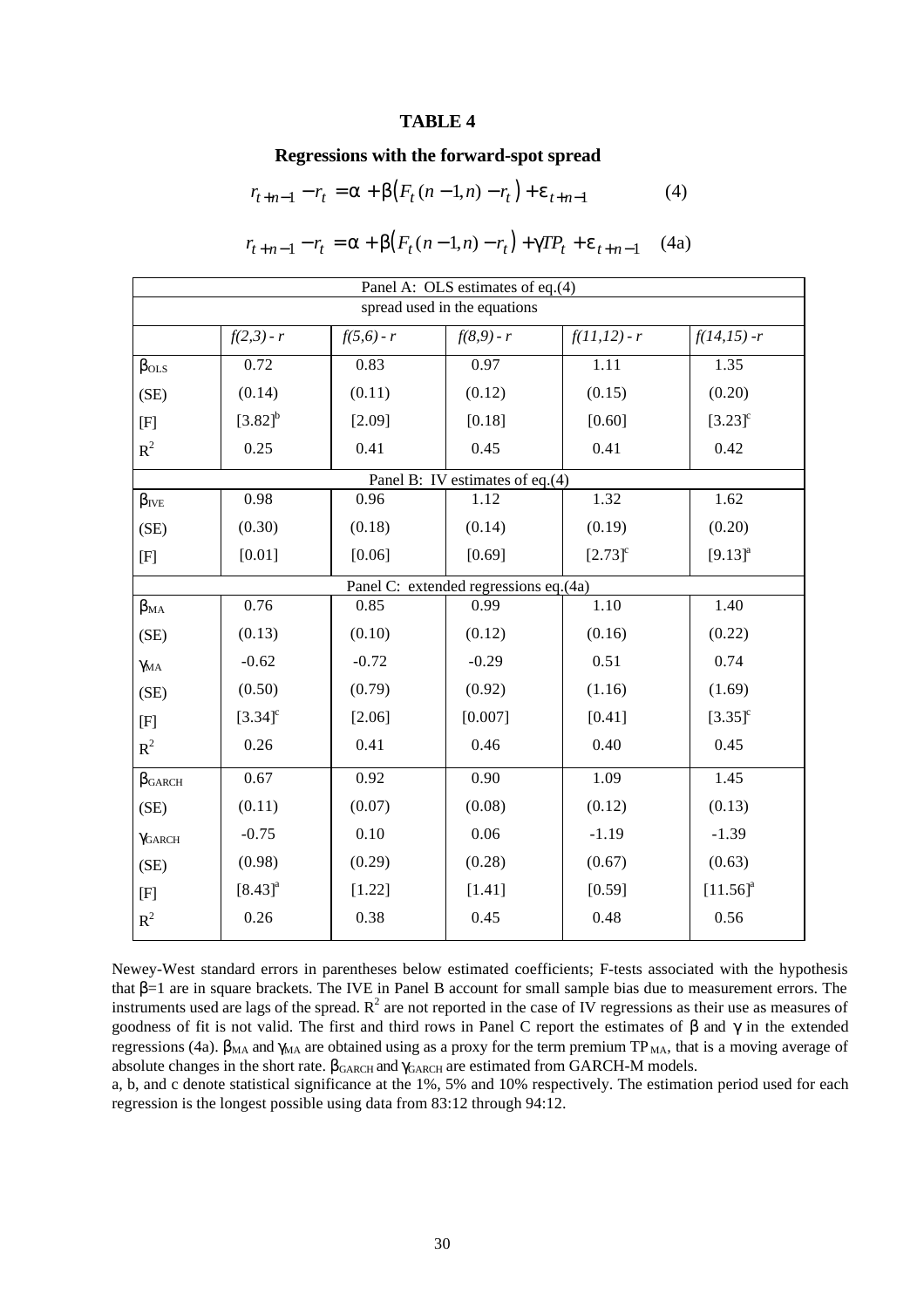| $(n/m)-1$<br>$\sum_{i=1}^{n} (1 - (\text{im} / n)) \Delta^{m} R_{t+m}^{m} = a + b (R_{t}^{n} - R_{t}^{m}) + g \text{TP}_{t} + e_{t+n-m}$<br>(2a) |                       |                       |                       |         |              |  |  |
|--------------------------------------------------------------------------------------------------------------------------------------------------|-----------------------|-----------------------|-----------------------|---------|--------------|--|--|
| $i=1$<br>Panel A                                                                                                                                 |                       |                       |                       |         |              |  |  |
|                                                                                                                                                  |                       |                       | $\boldsymbol{n}$      |         |              |  |  |
| $m=1$                                                                                                                                            | 3                     | 6                     | 9                     | 12      | 18           |  |  |
| $\beta_{OLS}$                                                                                                                                    | 0.74                  | 0.71                  | 0.80                  | 0.88    | 1.20         |  |  |
| (SE)                                                                                                                                             | (0.15)                | (0.10)                | (0.10)                | (0.10)  | (0.15)       |  |  |
| [F]                                                                                                                                              | $[2.97]$ <sup>c</sup> | $[7.19]^{a}$          | $[4.10]^{b}$          | [1.44]  | [1.74]       |  |  |
| $R^2$                                                                                                                                            | 0.21                  | 0.36                  | 0.47                  | 0.51    | 0.45         |  |  |
| $\beta_{\text{IVE}}$                                                                                                                             | 0.72                  | 0.93                  | 1.23                  | 0.99    | 1.24         |  |  |
| (SE)                                                                                                                                             | (0.21)                | (0.35)                | (0.39)                | (0.16)  | (0.16)       |  |  |
| [F]                                                                                                                                              | [1.83]                | $[0.04]^{b}$          | [0.35]                | [0.003] | [2.29]       |  |  |
|                                                                                                                                                  |                       |                       |                       |         |              |  |  |
| $\beta_{MA}$                                                                                                                                     | 0.75                  | 0.73                  | 0.83                  | 0.91    | 1.27         |  |  |
| (SE)                                                                                                                                             | (0.15)                | (0.10)                | (0.09)                | (0.09)  | (0.17)       |  |  |
| $\gamma$ <sub>MA</sub>                                                                                                                           | $-0.21$               | $-0.40$               | $-0.45$               | $-0.37$ | $-0.38$      |  |  |
| (SE)                                                                                                                                             | (0.20)                | (0.37)                | (0.48)                | (0.56)  | (0.77)       |  |  |
| [F]                                                                                                                                              | $[2.92]$ <sup>c</sup> | $[6.74]^{a}$          | $[3.33]$ <sup>c</sup> | [0.96]  | [2.46]       |  |  |
| $\overline{\mathrm{R}^2}$                                                                                                                        | 0.21                  | 0.35                  | 0.47                  | 0.51    | 0.46         |  |  |
| $\beta_{(ex-returns)2}$                                                                                                                          | 0.73                  | 0.72                  | 0.80                  | 0.88    | 1.12         |  |  |
| (SE)                                                                                                                                             | (0.14)                | (0.11)                | (0.10)                | (0.10)  | (0.15)       |  |  |
| $\gamma$ (ex-returns)2                                                                                                                           | 5.56                  | 0.99                  | $-0.05$               | $-0.21$ | 0.06         |  |  |
| (SE)                                                                                                                                             | (4.23)                | (1.1)                 | (0.68)                | (0.39)  | (0.21)       |  |  |
| [F]                                                                                                                                              | $[3.5]^{b}$           | $[7.2]$ <sup>a</sup>  | $[4.07]^{b}$          | [1.47]  | [1.74]       |  |  |
| $\beta$ <sub>GARCH</sub>                                                                                                                         | 0.76                  | 0.64                  | 0.91                  | 0.96    | 1.12         |  |  |
| (SE)                                                                                                                                             | (0.13)                | (0.07)                | (0.06)                | (0.05)  | (0.06)       |  |  |
| YGARCH                                                                                                                                           | 2.73                  | $-3.32$               | 0.17                  | 0.14    | 0.40         |  |  |
| (SE)                                                                                                                                             | (18.0)                | (1.40)                | (0.13)                | (0.17)  | $(0.19)^{b}$ |  |  |
| $\begin{array}{c} \mathrm{[F]}\\ \mathrm{R}^2 \end{array}$                                                                                       | $[3.58]$ <sup>c</sup> | $[26.9]$ <sup>a</sup> | [1.67]                | [0.85]  | $[4.15]^{b}$ |  |  |
|                                                                                                                                                  | 0.21                  | 0.49                  | 0.46                  | 0.51    | 0.48         |  |  |

| <b>TABLE 5</b>                                                    |
|-------------------------------------------------------------------|
| Short rate regressions extended with proxies for the term premium |
| $1 - 1$                                                           |

----continued

Panel A shows results for regressions with short rate maturity *m*=1, and Panel B for *m*=3. See notes for Panel B.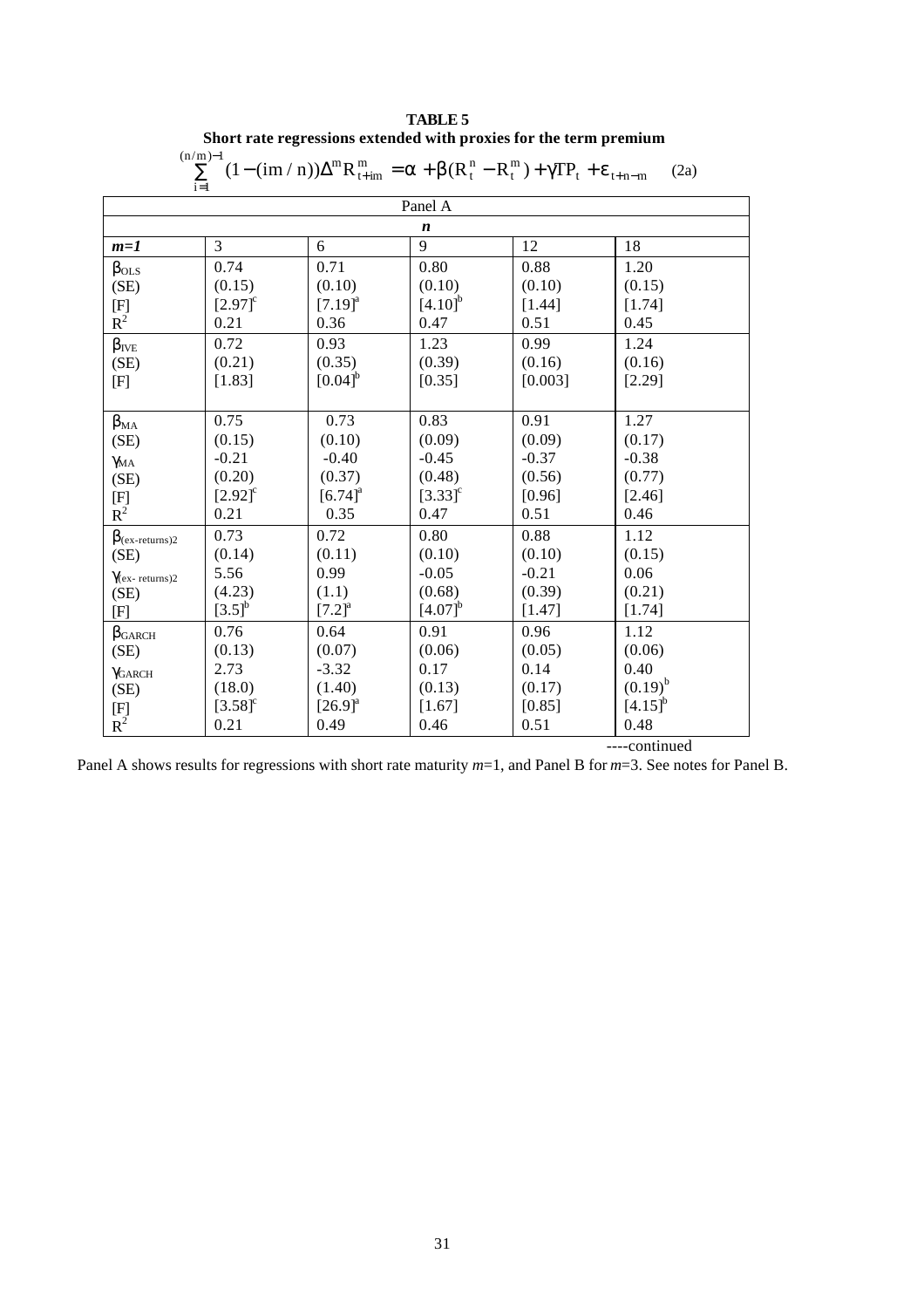| <b>TADLE</b> $\sigma$ (continued)           |   |                       |                       |                       |         |  |  |  |
|---------------------------------------------|---|-----------------------|-----------------------|-----------------------|---------|--|--|--|
| Panel B                                     |   |                       |                       |                       |         |  |  |  |
| n                                           |   |                       |                       |                       |         |  |  |  |
| $m=3$                                       | 3 | 6                     | 9                     | 12                    | 18      |  |  |  |
| $\beta_{OLS}$                               |   | 0.63                  | 0.77                  | 0.88                  | 1.14    |  |  |  |
| (SE)                                        |   | (0.13)                | (0.13)                | (0.14)                | (0.26)  |  |  |  |
| $\begin{array}{c} \n[F] \nR^2\n\end{array}$ |   | $[7.69]$ <sup>a</sup> | $[3.20]$ <sup>c</sup> | [0.76]                | [0.27]  |  |  |  |
|                                             |   | 0.18                  | 0.33                  | 0.40                  | 0.20    |  |  |  |
| $\beta_{IVE}$                               |   | 1.01                  | 1.03                  | 0.91                  | 1.12    |  |  |  |
| (SE)                                        |   | (0.30)                | (0.39)                | (0.17)                | (0.26)  |  |  |  |
| [F]                                         |   | [0.002]               | [0.007]               | [0.28]                | [0.22]  |  |  |  |
|                                             |   |                       |                       |                       |         |  |  |  |
| $\beta_{MA}$                                |   | 0.67                  | 0.80                  | 0.91                  | 1.22    |  |  |  |
| (SE)                                        |   | (0.12)                | (0.13)                | (0.14)                | (0.30)  |  |  |  |
| $\gamma$ <sub>MA</sub>                      |   | $-0.37$               | $-0.35$               | $-0.04$               | 0.14    |  |  |  |
| (SE)                                        |   | (0.25)                | (0.60)                | (0.77)                | (1.58)  |  |  |  |
|                                             |   | $[7.34]$ <sup>a</sup> | [2.26]                | $[0.42]$              | [0.54]  |  |  |  |
| $\begin{array}{c} \n[F] \nR^2\n\end{array}$ |   | 0.19                  | 0.32                  | 0.39                  | 0.20    |  |  |  |
| $\beta$ (ex-returns)2                       |   | 0.67                  | 0.78                  | 0.88                  | 1.13    |  |  |  |
| (SE)                                        |   | (0.15)                | (0.13)                | (0.13)                | (0.25)  |  |  |  |
| $\gamma$ (ex-returns)2                      |   | 14.9                  | 2.50                  | 0.41                  | 0.10    |  |  |  |
| (SE)                                        |   | (11.7)                | (3.73)                | (2.19)                | (1.44)  |  |  |  |
| [F]                                         |   | $[4.78]^{b}$          | $[2.9]^\circ$         | [0.81]                | [0.29]  |  |  |  |
| $\beta$ GARCH                               |   | 0.60                  | 0.77                  | 0.87                  | 0.99    |  |  |  |
| (SE)                                        |   | (0.11)                | (0.04)                | (0.06)                | (0.10)  |  |  |  |
| YGARCH                                      |   | $-1.08$               | 0.09                  | 0.21                  | $-0.09$ |  |  |  |
| (SE)                                        |   | (0.61)                | (0.14)                | (0.20)                | (0.15)  |  |  |  |
|                                             |   | $[14.1]$ <sup>a</sup> | $[14.9]$ <sup>a</sup> | $[5.67]$ <sup>a</sup> | [0.004] |  |  |  |
| $\begin{bmatrix} F \\ R^2 \end{bmatrix}$    |   | 0.19                  | 0.28                  | 0.37                  | 0.19    |  |  |  |

 $T_A$ **DI** $E$   $f$  (continued)

The values in the first two rows of Panels A and B are taken from Table 2 and are reported here to facilitate the comparison with the figures in the remaining rows. These are obtained from the estimation of the extended regressions based on equation (2a). The first and third numbers in these rows are the estimates of β and γ respectively. Newey-West standard errors are in parentheses below estimated coefficients. F-tests associated with the hypothesis that β=1 are in square brackets. Estimation of regressions with the term premium proxied by the square excess returns is by IV, using as instruments lagged values of the squared excess returns.  $R^2$  are not shown for these regressions, as their use as measures of goodness of fit is not valid in the case of IVE. a, b, and c denote statistical significance at the 1%, 5% and 10% respectively.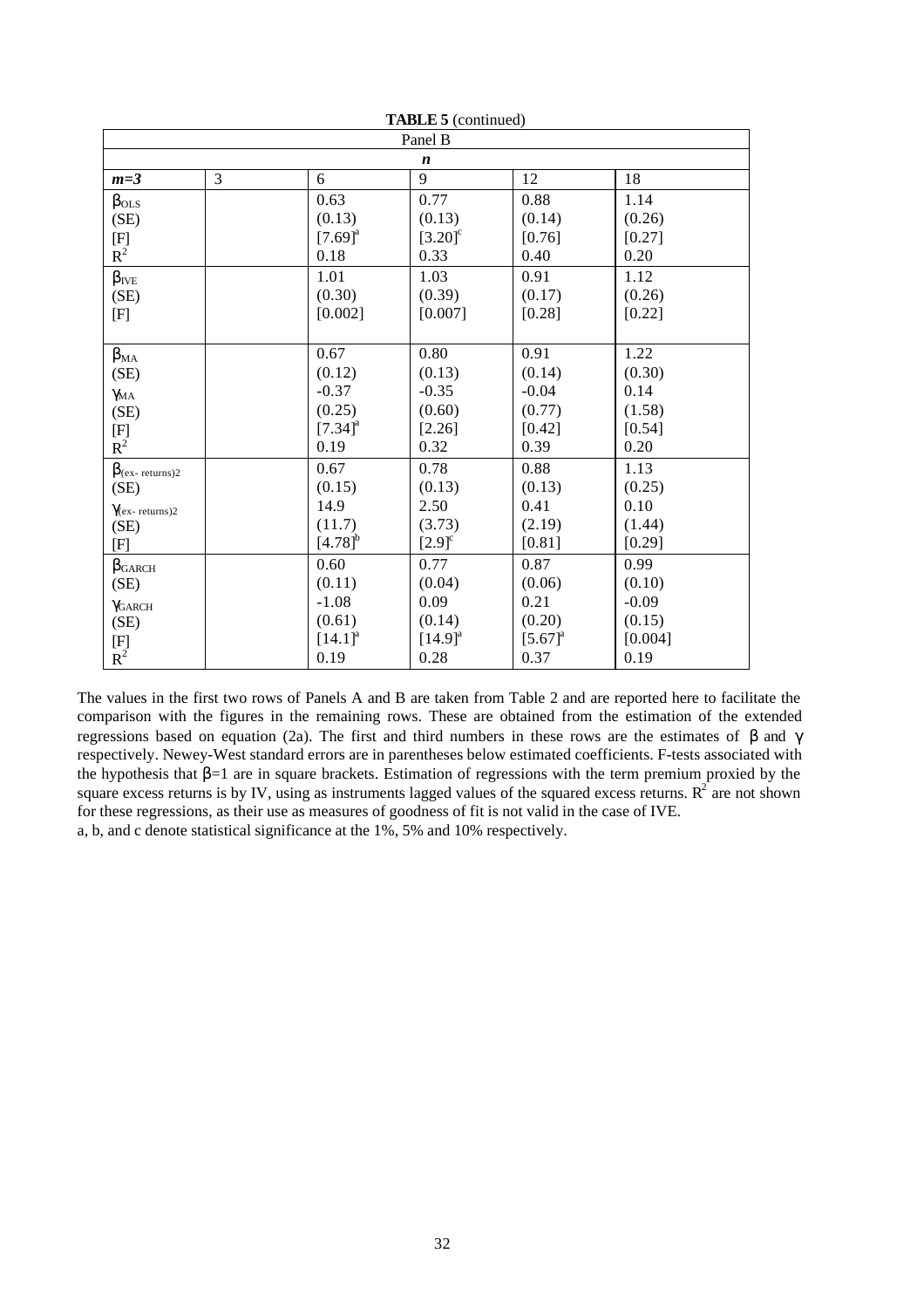**TABLE 6 Long rate regressions extended with proxies for the term premium**

$$
R_{t+m}^{(n-m)} - R_t^n = \boldsymbol{a} + \boldsymbol{b} \bigg( \frac{m}{(n-m)} \bigg) (R_t^n - R_t^m) + \boldsymbol{g} T P_t + \boldsymbol{e}_{t+m} \quad (3a)
$$

| Panel A                                                     |          |                       |                       |                       |                       |  |  |
|-------------------------------------------------------------|----------|-----------------------|-----------------------|-----------------------|-----------------------|--|--|
| $\boldsymbol{n}$                                            |          |                       |                       |                       |                       |  |  |
| $m=1$                                                       | 3        | 6                     | 9                     | 12                    | 18                    |  |  |
| $\beta_{OLS}$                                               | 0.70     | 0.29                  | 0.09                  | $-0.06$               | $-0.13$               |  |  |
| (SE)                                                        | (0.36)   | (0.33)                | (0.38)                | (0.46)                | (0.66)                |  |  |
| [F]                                                         | [0.73]   | $[4.53]$ <sup>b</sup> | $[5.72]^{b}$          | $[5.28]$ <sup>b</sup> | $[2.89]$ <sup>c</sup> |  |  |
| $R^2$                                                       | 0.03     | 0.01                  | 0.00                  | 0.00                  | 0.00                  |  |  |
| $\beta_{\text{IVE}}$                                        | 0.71     | 0.25                  | 0.29                  | 0.41                  | 0.50                  |  |  |
| (SE)                                                        | (0.36)   | (0.37)                | (0.56)                | (0.69)                | (0.96)                |  |  |
| [F]                                                         | [0.64]   | $[3.97]^{b}$          | [1.63]                | [0.73]                | [0.27]                |  |  |
|                                                             |          |                       |                       |                       |                       |  |  |
| $\beta_{MA}$                                                | 0.73     | 0.38                  | 0.27                  | 0.23                  | 0.50                  |  |  |
| (SE)                                                        | (0.36)   | (0.34)                | (0.39)                | (0.49)                | (0.71)                |  |  |
| $\gamma_{\rm MA}$                                           | $-0.29$  | $-0.27$               | $-0.24$               | $-0.24$               | $-0.27$               |  |  |
| (SE)                                                        | (0.25)   | (0.19)                | (0.18)                | (0.18)                | (0.18)                |  |  |
| $\begin{array}{c} \n\text{[F]}\\ \n\text{R}^2\n\end{array}$ | [0.55]   | $[3.21]$ <sup>c</sup> | $[3.38]$ <sup>c</sup> | [2.46]                | [0.48]                |  |  |
|                                                             | 0.04     | 0.02                  | 0.02                  | 0.01                  | 0.02                  |  |  |
| $\beta$ (ex-returns)2                                       | 0.68     | 0.31                  | 0.09                  | $-0.10$               | $-0.11$               |  |  |
| (SE)                                                        | (0.35)   | (0.32)                | (0.37)                | (0.46)                | (0.67)                |  |  |
| $\gamma$ (ex-returns)2                                      | 8.98     | 2.08                  | 0.67                  | 0.17                  | $-0.02$               |  |  |
| (SE)                                                        | (3.12)   | (0.55)                | (0.23)                | (0.13)                | (0.06)                |  |  |
| [F]                                                         | [0.86]   | $[4.73]^{b}$          | $[6.16]^{b}$          | $[5.62]^{b}$          | $[2.72]$ <sup>c</sup> |  |  |
| $\beta$ garch                                               | 0.77     | 0.30                  | 0.09                  | $-0.05$               | 0.04                  |  |  |
| (SE)                                                        | (0.35)   | (0.36)                | (0.77)                | (0.49)                | (0.69)                |  |  |
| YGARCH                                                      | 0.45     | 0.28                  | 0.04                  | $-1.45$               | $-0.90$               |  |  |
| (SE)                                                        | (0.51)   | (1.46)                | (0.14)                | (1.00)                | (1.02)                |  |  |
| $\begin{array}{c} \mathrm{[F]}\\ \mathrm{R}^2 \end{array}$  | $[0.42]$ | $[26.9]^{\text{a}}$   | $[1.40]$              | $[4.56]$ <sup>b</sup> | [1.91]                |  |  |
|                                                             | 0.02     | 0.01                  | $-0.03$               | 0.02                  | 0.01                  |  |  |

See notes for Table 5.

---continued